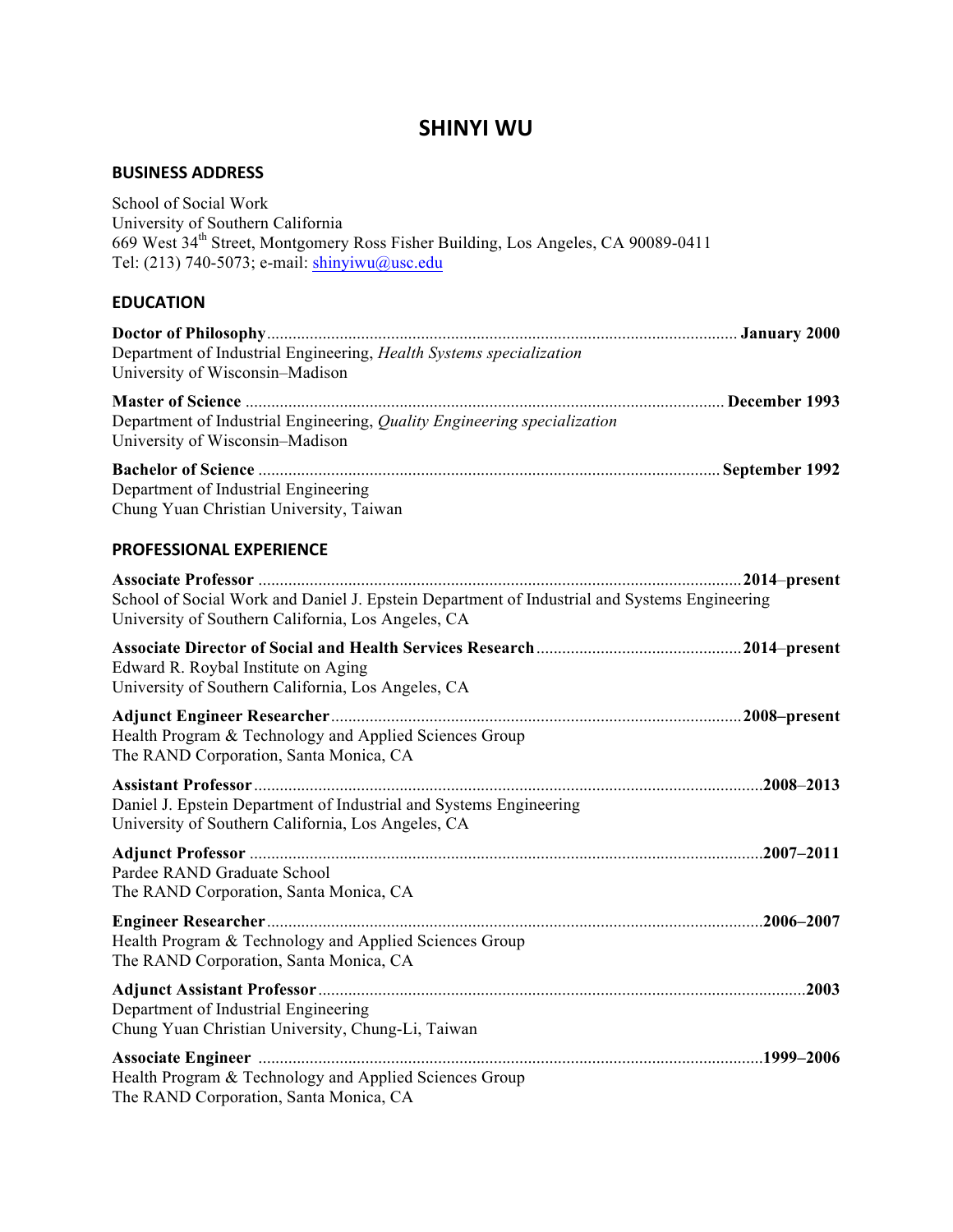### **PRIMARY RESEARCH INTERESTS**

Study and apply advanced intervention design and analytical methods to improve quality and efficiency of health services and policies, behavior health, and promotion of prevention and healthy aging, especially for vulnerable populations. Specifically,

- Identify and evaluate evidence on best practices as a basis for selecting new interventions and policies.
- Design, implement, analyze, and evaluate evidence-based interventions, including health information technologies and process redesign approaches.
- Study interventions and policies using statistical and mixed-methods analysis, cost and benefit analysis, and systems modeling.

### **HONORS AND AWARDS**

| Daniel J. Epstein Department of Industrial and systems Engineering, University of Southern California                                                                                                                       | .2015 |
|-----------------------------------------------------------------------------------------------------------------------------------------------------------------------------------------------------------------------------|-------|
| School of Social Work, University of Southern California                                                                                                                                                                    |       |
| International Conference on Big Data and Analytics in Health Care, Singapore                                                                                                                                                | .2014 |
| Preventing Chronic Disease Annual Student Paper Contest, National Center for Chronic Disease<br>Prevention and Health Promotion, U.S. Centers for Disease Control and Prevention (With Doctoral<br>student Brian Wu et al.) |       |
| Chinese American Faculty Association of Southern California                                                                                                                                                                 |       |
| For improving policy and decision-making through research and analysis<br>The RAND Corporation, Santa Monica, CA                                                                                                            | .2007 |
| Chinese Society for Quality, Taipei, Taiwan                                                                                                                                                                                 | .2007 |
| AcademyHealth 21 <sup>th</sup> Annual Research Meeting, San Diego, CA                                                                                                                                                       |       |
| Department of Industrial Engineering<br>Chung-Yuan Christian University, Chung-Li, Taiwan                                                                                                                                   | 2003  |

### **TEACHING**

### **Courses, Tutorials, and Workshops Taught**

### *At University of Southern California*

ISE 651 Seminar in Industrial and Systems Engineering (Average instructor rating 4.6/5.0)

ISE 650 PhD Seminar in Industrial Engineering (Average instructor rating 4.6/5.0)

ISE 599 Seminar on Healthcare Systems Engineering (Instructor rating 5.0/5.0)

ISE 599 Comparative Effectiveness Research in Health Systems (Instructor rating 4.5/5.0)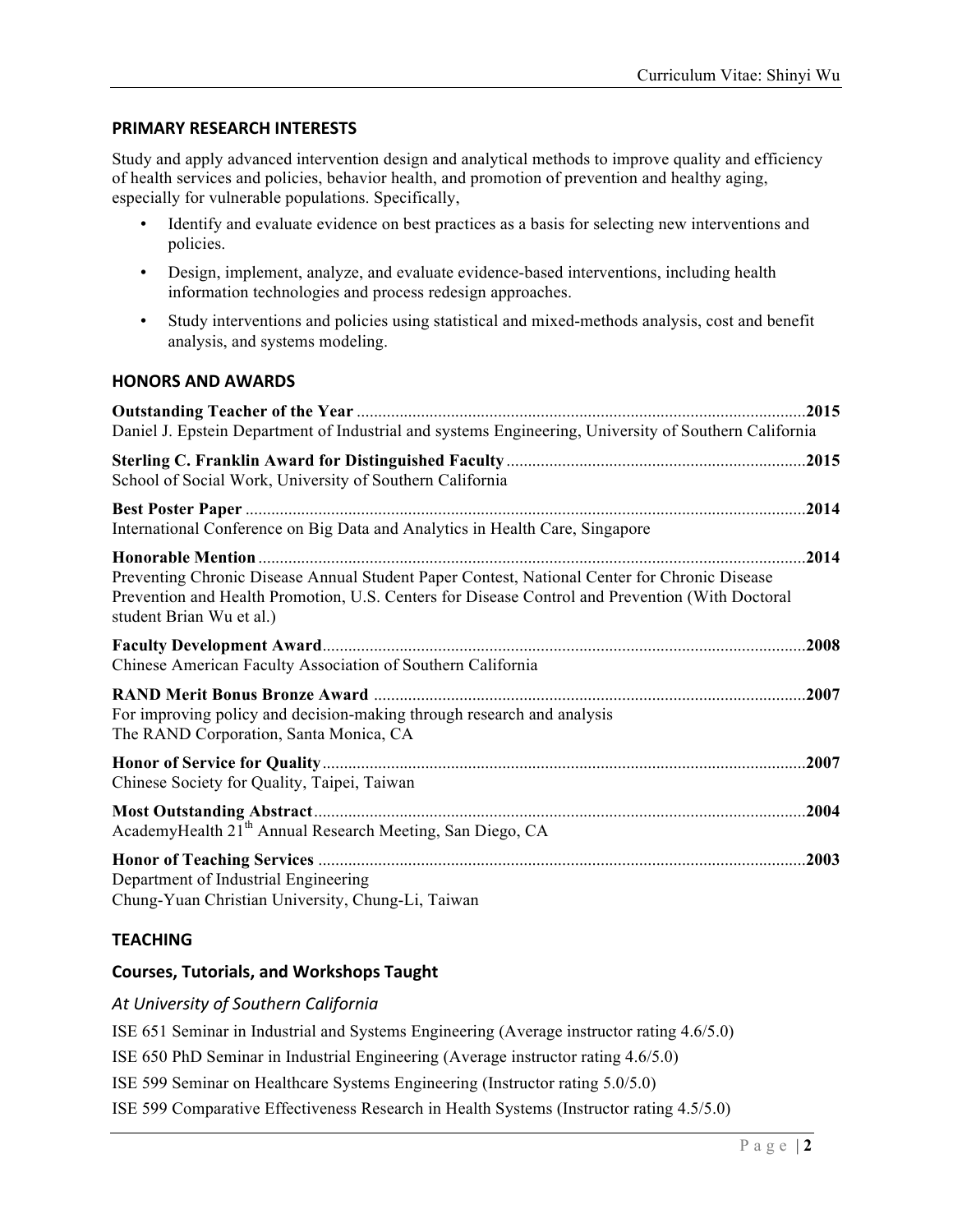ISE 564 Performance Analysis (Average instructor rating 4.4/5.0)

ISE 344 Management of Engineering Teams (Average instructor rating 4.0/5.0)

ISE 105 Introduction to Industrial and Systems Engineering

### *At Pardee RAND Graduate School*

Tutorial on Understanding the U.S. Healthcare Systems and Health Policy

Tutorial on Health Decision Making and Epidemiological Modeling

### *At Chung Yuan Christian University*

Health Services Management Engineering Workshop

### **Doctoral Students**

#### As committee chair and graduate advisor (graduated)

- 1. Yuyan Shi, PhD, *Three Essays on Economics and Health Behaviors in a Developing Country: Evidence from China*, Pardee RAND Graduate School, 2011, as Co-Advisor. Currently a tenure-track Assistant Professor in Health Policy Division of Department of Family and Preventive Medicine at University of California, San Diego, California.
- 2. Hamid Reza Chabok, PhD, *Development of High Frequency 1-3 Composite Annular Array Ultrasound Transducers and a Digital Micro-Manufacturing Method for Piezocomposites*, Daniel J. Epstein Department of Industrial and Systems Engineering, Viterbi School of Engineering, University of Southern California, 2011, as Co-Advisor. Currently the Director of Research and Development at MedPro Imaging in Denver, Colorado.
- 3. Pai Liu, PhD, *An Agent-based Simulation Framework to Study Accountable Care Organizations (ACO)*, Daniel J. Epstein Department of Industrial and Systems Engineering, Viterbi School of Engineering, University of Southern California, 2013. Formerly a Researcher and Modeler of the Theory and Technology Group for Agile Organizations in Palo Alto Research Center, Palo Alto, California. Currently a Data Scientist at Airbnb, Inc., San Francisco, California.
- 4. Caitlin Hawkins, PhD, *A System Framework for Evidence-Based Implementations in a Healthcare Organization*, Daniel J. Epstein Department of Industrial and Systems Engineering, Viterbi School of Engineering, University of Southern California, 2013. Currently a Business Analyst at Advisory Board Company in Austin, Texas.
- 5. Fei Li, PhD, *A Framework for Examining Relationships among Electronic Health Record (EHR) System Design, Implementation, and Physicians' Work Impact: A Survey of Resident Perceptions*, Daniel J. Epstein Department of Industrial and Systems Engineering, Viterbi School of Engineering, University of Southern California. Formerly a Global Initiative Researcher in Microsoft Corporation, Seattle, Washington. Currently a Data Scientist in the Display Ads Department at Google in Mountain View, California.
- 6. Irene Vidyanti, *Simulation Modeling to Evaluate Cost-Benefit of Multi-Level Screening Strategies Involving Behavioral Components to Improve Compliance: The Example of Diabetic Retinopathy*, Daniel J. Epstein Department of Industrial and Systems Engineering, Viterbi School of Engineering, University of Southern California, passed dissertation defense examination in March 2014. Currently a researcher at the Los Angeles Country Department of Public Health and the USC Schaeffer Center for Health Policy and Economics, Los Angeles, California.

### As committee chair, co-chair, and graduate advisor (in progress)

7. Magaly Ramirez, *Engineering A Behavioral and Social Support Prompting System to Increase Physical Activity Among Underserved Adults with Type 2 Diabetes*, Daniel J. Epstein Department of Industrial and Systems Engineering, Viterbi School of Engineering, University of Southern California,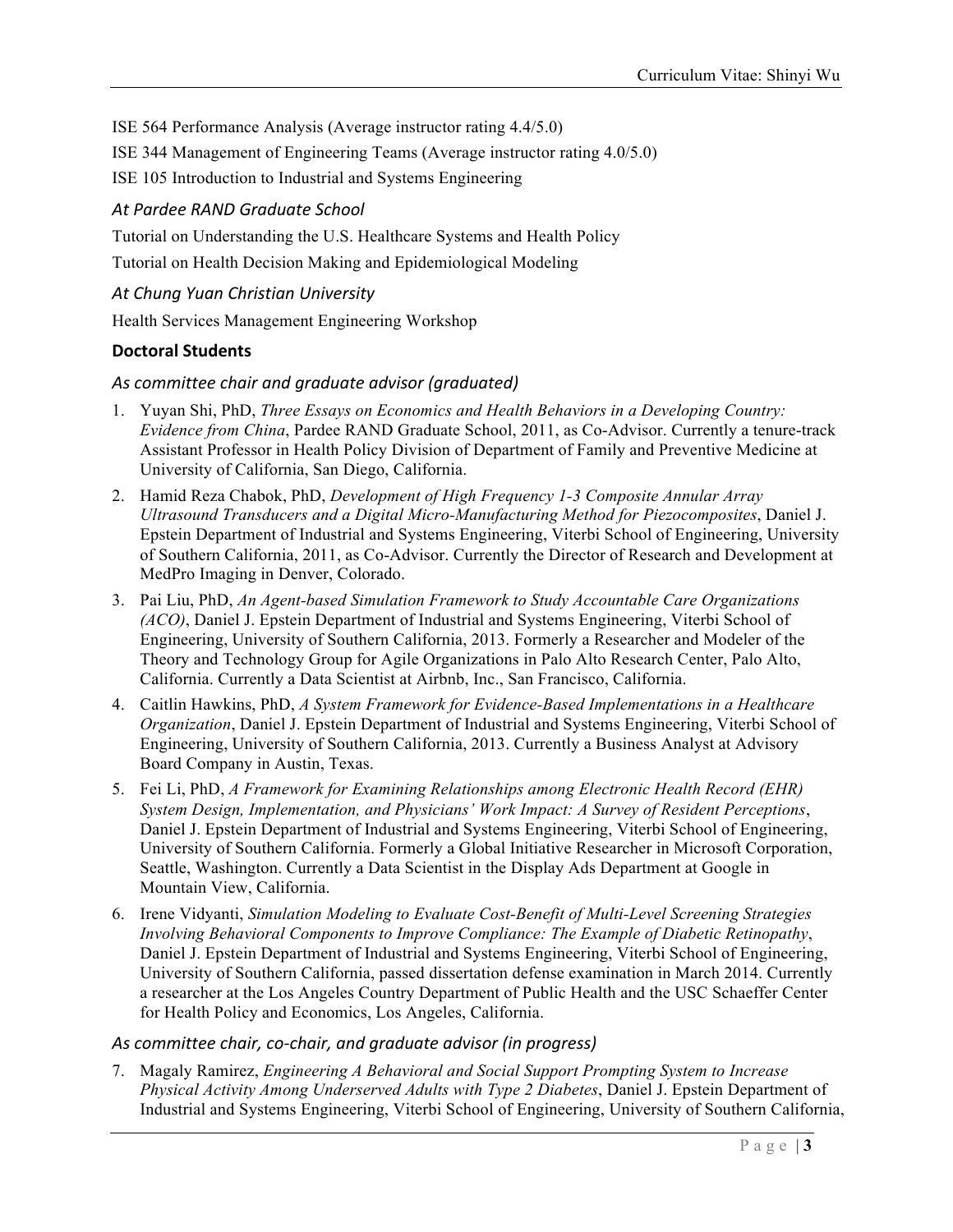passed qualifying examination in May 2014. Recipient of NSF Graduate Research Fellowship 2011- 2014. Stroke Disparities Research Fellow of the Los Angeles Stroke Prevention/Intervention Research Program in Health Disparities, 2013-2014. Recipient of NIH Pre-doctoral Diversity Scholar Fellowship, 2014-2016.

- 8. Haomiao Jin, *Clinical Forecasting Models to Predict Concurrent Depression among Diabetes Patients with Applications in Depression Screening Policy Making*, USC Provost/Viterbi Fellow, Daniel J. Epstein Department of Industrial and Systems Engineering, Viterbi School of Engineering, University of Southern California, passed qualifying examination in February 2015.
- 9. Abdullah Alibrahim, Kuwait Government Scholarship Fellow, Daniel J. Epstein Department of Industrial and Systems Engineering, Viterbi School of Engineering, University of Southern California, passed screening examination in August 2014.
- 10. John Franklin (co-chair), *A Provider Payment System to Foster Health Care Services that Reduce Medical Need*, Daniel J. Epstein Department of Industrial and Systems Engineering, Viterbi School of Engineering, University of Southern California, passed qualifying examination in January 2014.
- 11. Xiaoxin Lufei, Daniel J. Epstein Department of Industrial and Systems Engineering, Viterbi School of Engineering, University of Southern California.

### *As dissertation committee member (graduated and in progress)*

- 12. Xiaohui Zhuo, PhD, *Improving Health Care for Chronic Kidney Disease: Cost-effectiveness Analysis Based on a Simulation Model*, Pardee RAND Graduate School, 2009. Formerly Health Economist at the National Center for Chronic Disease Prevention and Health Promotion, Centers for Disease Control and Prevention. Currently Health Economist at Merck Pharmaceutical Inc.
- 13. Limei Cheng, PhD, *Integrative Modeling of Autonomic and Metabolic Interactions in Sleep-Disordered Breathing*, Biomedical Engineering Department, Viterbi School of Engineering, University of Southern California, 2009. Currently Research Scientist in the Department of Clinical Decision Support Solutions, Philips Research North America.
- 14. Lynn M Garofalo-Wright, DPPD, *Planning Care with the Patient in the Room: A Patient-Focused Approach to Reducing Heart Failure Readmissions*, Price School of Policy, Planning, and Development, University of Southern California, 2012. Currently Kaiser Permanente Healthcare Performance Improvement Mentor.

#### *As dissertation proposal committee member (graduated and in progress)*

- 15. Yintao Ren, PhD, *Logistics Models for Health Care under Uncertainty and Resource Constraints*, Daniel J. Epstein Department of Industrial and Systems Engineering, Viterbi School of Engineering, University of Southern California, 2011. Currently Senior Science Analyst, Science Team of R&D Department, Manhattan Associates.
- 16. Brian Wu, PhD, Keck School of Medicine, University of Southern California. Currently working on finishing the MD degree in Keck School of Medicine, University of Southern California, 2015.
- 17. Xiaoli (Charlene) Niu, *A Simulation of Long-Term Health Outcomes in Persons with Hemophilia,* School of Pharmacy, University of Southern California, passed qualifying examination in May 2015.

#### **FUNDED RESEARCH**

### Serving as Principal Investigator (PI), Co-PI, or Sub-Award PI

#### *At University of Southern California*

1. Intergeneration Mobile Technology Opportunity Program (IMTOP) in Taiwan (PI: Shinyi Wu, funded by the Taipei Fubon Bank Charity Foundation, July 2014–August 2017, \$1,500,000):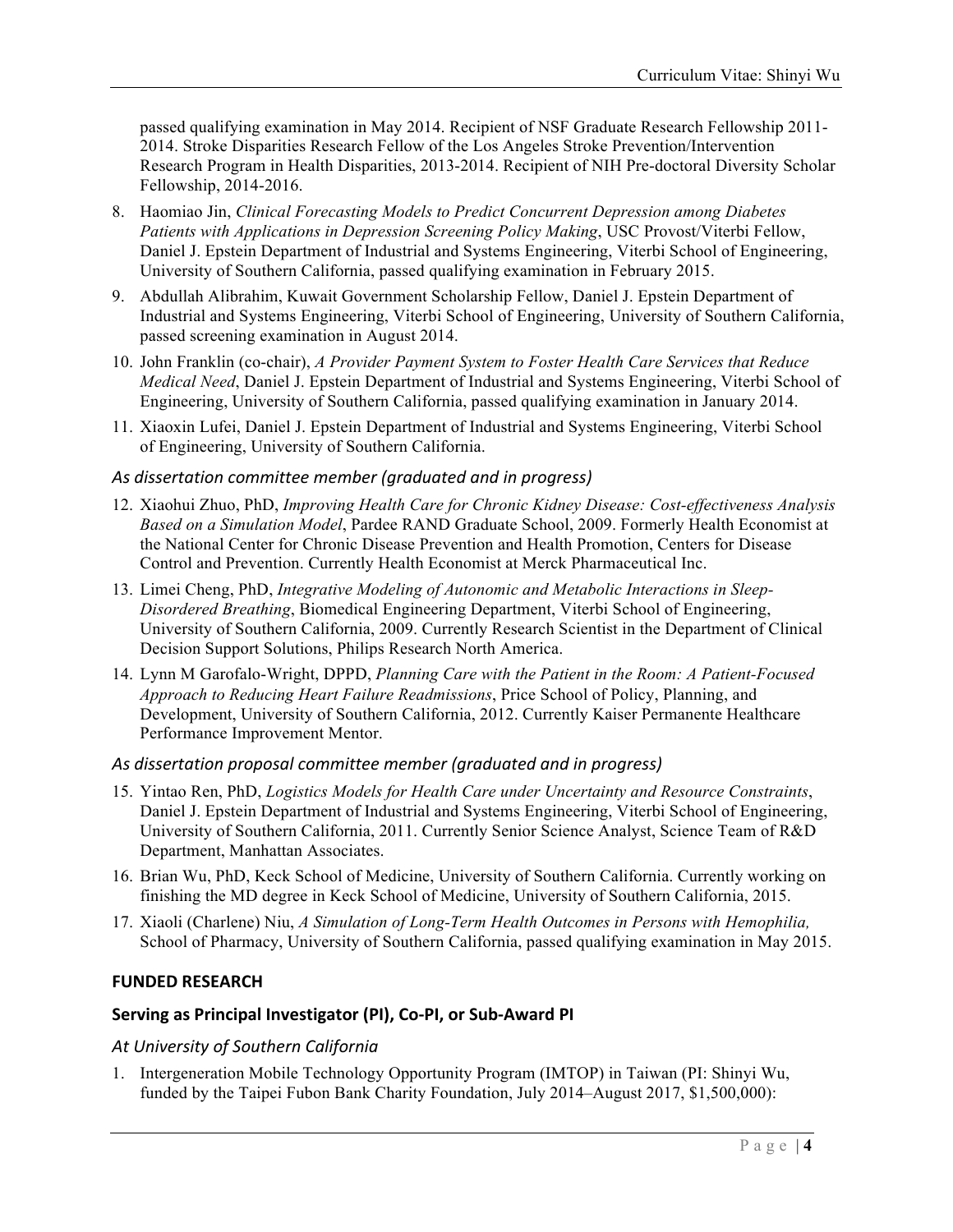**Principal Investigator**. To understand the full potential of mobile computing technology to improve quality of life and health outcomes of older adults with disabilities, this project will provide mobile technology training, access, and intergenerational support by young volunteers to adults 50 years old or older with diabetes and disabilities in Taiwan to promote their self-care and self-help. A randomized controlled trial with 350 older adults and 140 young volunteers will be conducted to test the program effectiveness.

- 2. Faculty Award for Intergeneration Mobile Technology Opportunity Program (IMTOP) in Taiwan (PI: Shinyi Wu, funded by the Tsai Family Research Fund for Taiwan Studies Award, USC, April 2014– August 2014, \$5,000): **Principal Investigator**. Hold a public symposium and research workshop in Taiwan to plan a cross-country (US and Taiwan) comparative study of IMTOP that target older people with chronic illness or functional disability and train younger generations to teach these older people to use mobile technology for self-care and self-help.
- 3. Promoting Regular Physical Activity among Type 2 Diabetes Safety-net Patients through Personalized Messaging and Social Network (PI: Shinyi Wu, funded by the Daniel Epstein Institute, USC, March 2014–March 2015, \$5,000): **Principal Investigator**. Test feasibility of using mobile health automated phone-messaging technology to address the unmet need to improve physical activity among low-income, Spanish-speaking adults with type 2 diabetes.
- 4. Predicting Depression Outcomes to Facilitate Large-Scale Depression Management (PI: Paul Di Capua, selected as the awardee for the Pathways to Clinical Forecasting Pilot Competition and funded by the Autism Intervention Research Network for Behavior Health, UCLA, March 2014–August 2014, \$14,792): **Co-Principal Investigator**. Make prediction models from diabetes+depression clinical trial datasets to predict the depression course and to identify predictors among patients with diabetes in order to design a patient-centered, scalable depression management system.
- 5. Evaluation of San Francisco Broadband Technology Opportunities Programs (PI: Shinyi Wu, funded by the Community Technology Network, February 2013–September 2013, \$43,500): **Principal Investigator**. Evaluate efficacy of the San Francisco Broadband Technology Opportunities Program (SF-BTOP), which aims to increase broadband Internet usage among seniors and adults with disabilities in order to improve their psychosocial well-being and health.
- 6. Los Angeles Stroke Prevention/Intervention Research Program in Health Disparities (PI: Barbara Vickrey, University of California, Los Angeles, funded by the National Institute of Neurological Disorders and Stroke, National Institutes of Health, U54NS081764, September 2012–August 2017, \$11,023,341): **Co-Principal Investigator of USC subcontract** (\$239,941 for Shinyi Wu under USC sub-award, PI: Nerses Sanossian). Design a mobile health technology application and an evaluation to measure perceptions of usefulness, ease of use, and willingness to adopt the mobile health technology from multiple stakeholders' perspectives to support one of the center's aims: to create and test sustainable interventions to redress racial/ethnic disparities in the occurrence of stroke.
- 7. Care Management Technology to Facilitate Depression Care in Safety Net Diabetes Clinics, a.k.a. DCAT (PI: Shinyi Wu, funded by the United States Department of Health and Human Services, 1R18AE000054-01, September 2010–August 2013, \$2,998,486): **Principal Investigator**. Develop an innovative depression care management technology to improve the adoption of existing comparative effectiveness research (CER) information about depression care; and test the intervention through a quasi-experimental, three-arm trial in a large urban public health system with diabetic patients to assess the clinical effectiveness and cost-effectiveness of alternative CER adoption strategies.
- 8. Pilot Study of Remote Monitoring for Identifying Palliative Care Needs among Seriously Ill Patients (PI: Susan Enguidanos, funded by the Southern California Clinical and Translational Science Institute Pilot Funding Program, July 2012–June 2013, \$58,529): **Co-Principal Investigator**. Feasibility test remote monitoring of seriously ill patients' pain and symptoms using mobile technology in order to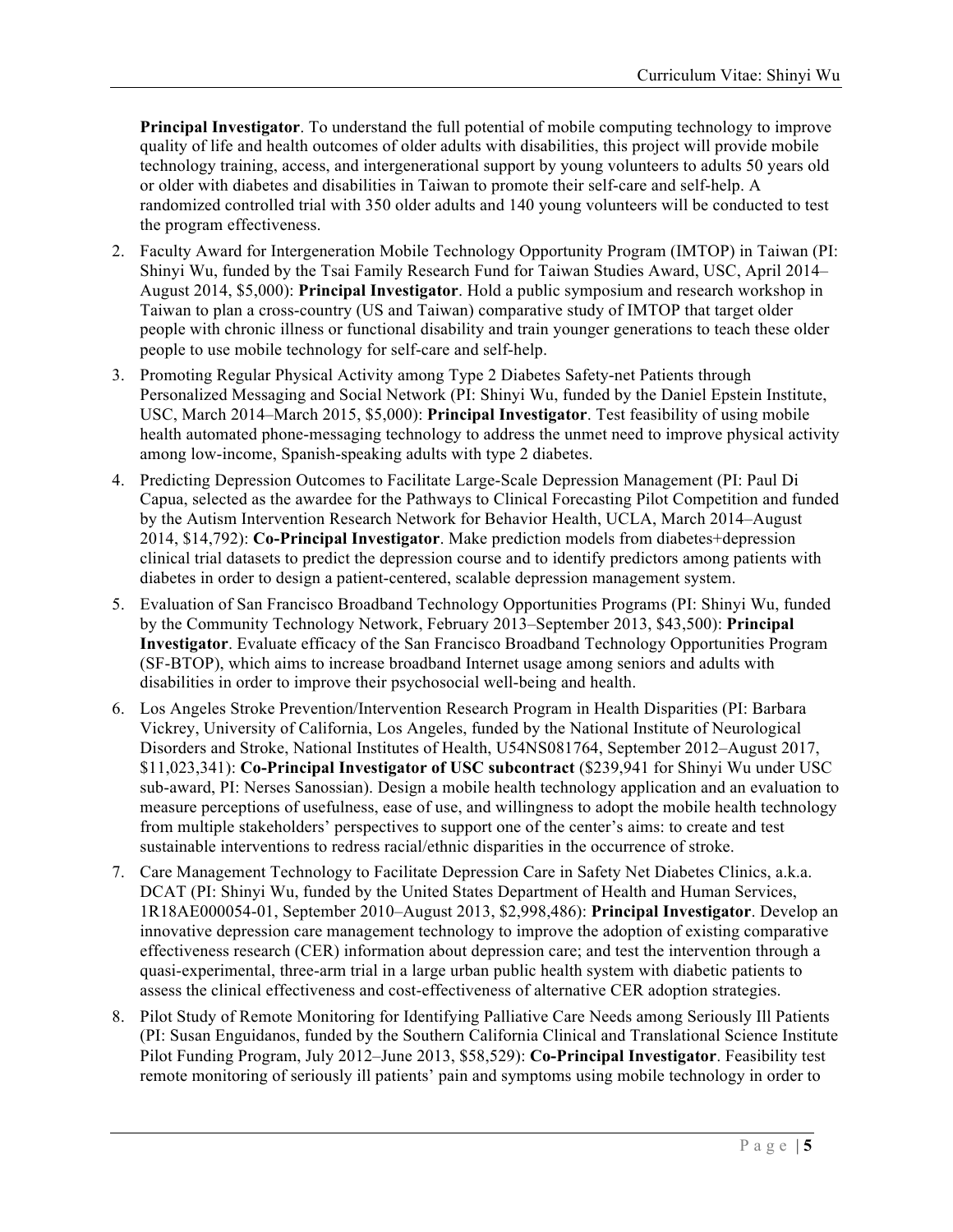understand barriers, facilitators, and acceptability of technology use among this population and their providers.

- 9. Advancing Clinical Decision Support (PI: Douglas Bell, RAND, funded by the United States Department of Health and Human Services, HHSP23320095649WC, Task Order No. 13, May 2010– December 2011, \$4,057,787): **Principal Investigator of USC subcontract** (\$49,999). Match clinical decision support (CDS) intervention types with healthcare workflows in which those interventions are appropriate, and identify CDS needs and techniques for clinical specialties.
- 10. Roybal Center for Health Policy Simulation Continuation (PI: Dana Goldman, funded by the National Institute on Aging, National Institutes of Health, 5P30AG024968-02, August 2009–July 2014, \$1,693,243): **Co-Principal Investigator and Associate Director.** Develop better models to assess the impact of aging on health, health spending, and healthcare delivery. The ultimate goal of the Center is to translate existing policy analyses and other aging-related research into policy tools that result in better health investments.
- 11. Evaluation of Lean Core Measures Improvement Initiative (PI: Shinyi Wu, funded by the California HealthCare Foundation, CHCF 08-1889, March 2009–July 2010, \$94,866): **Principal Investigator**. Evaluate the effects of implementing lean management principles in four public hospitals for improving congestive heart failure core performance measures.
- 12. Testing RxNorm and the NCPDP SCRIPT 10.5 Standard for Enhanced E-Prescribing—Master Project for Medicare, Medicaid Research and Demonstration (PI: Douglas Bell, RAND, funded by the Centers for Medicare and Medicaid Services, September 2008–September 2009, \$1,884,306): **Principal Investigator of USC subcontract** (\$107,998). Analyze and model workflow for evaluating two electronic prescribing standards.
- 13. Building an Implementation Toolset for E-Prescribing (PI: Douglas Bell, RAND, funded by the Agency for Healthcare Research and Quality, HHSA2902006000171, Task Order No. 4, August 2008–March 2011, \$1,999,551): **Principal Investigator of USC subcontract** (\$140,973). Study exemplary sites and development of guidance and tools for workflow analysis, modeling, and cost analysis to facilitate adoption of electronic prescribing in clinics and in pharmacies.
- 14. Management Engineering in Safety Net Hospitals (PI: David Belson, funded by the California HealthCare Foundation, CHCF 08-1170, August 2008–September 2009, \$232,684): **Co-Principal Investigator**. Improve efficiency and patient access in hospital surgery departments through patient flow analyses and applications of management engineering methods.

#### *At RAND Corporation*

- 1. Developing a Guide to Identifying and Remediating Unintended Consequences of Implementing Health IT (PI: Shinyi Wu, funded by the Agency for Healthcare Research and Quality, HHSA2902006000171, Task Order No. 5, May 2009–June 2010, \$399,909): **Principal Investigator and Project Director**. An Accelerating Change and Transformation In Organizations and Networks (ACTION) project to develop, user-test, and disseminate an empirically grounded, practical guide to identifying and remediating unintended consequences of implementing health information technology.
- 2. Smallpox Vaccine Research Policy Analysis Follow-up (PI: Shinyi Wu, funded by the National Institute of Allergy and Infectious Diseases, National Institutes of Health, KRA-4406-RAND-069, October 2007–September 2009, \$315,760): **Principal Investigator**. Develop and knowledge-transfer a vaccine regimen research investment and long-term policy analysis model that can be easily and reliably run by NIAID as circumstances and knowledge about smallpox vaccine and therapeutic options change.
- 3. Cost-effectiveness in Physical Activity Promotion (PI: Shinyi Wu, funded by the National Cancer Institute, National Institutes of Health, R21CA122664, April 2007–March 2010, \$399,509)(Proposal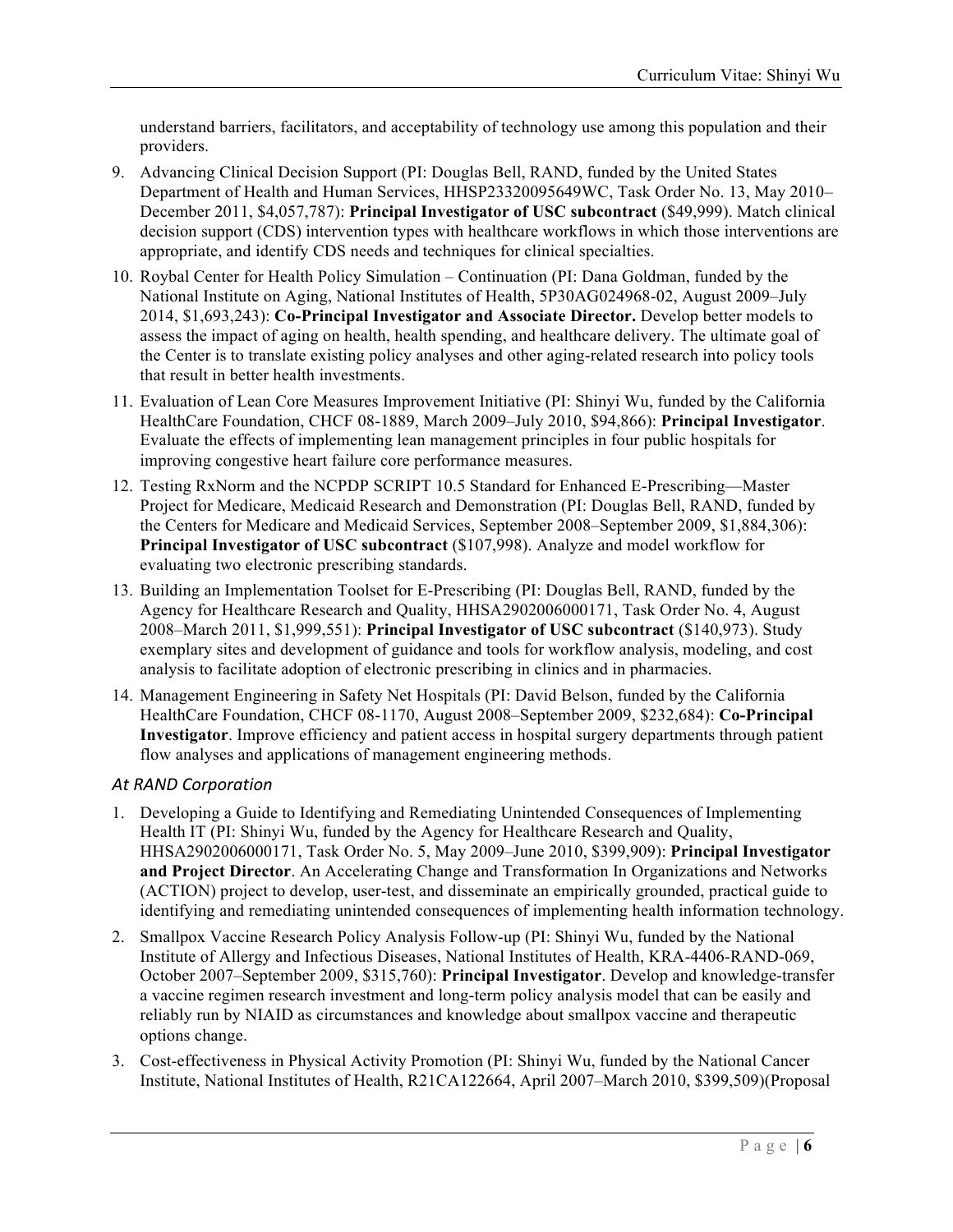review rated priority percentile 1%) : **Principal Investigator**. A standardized, comparative costeffectiveness analysis of proven effective physical activity interventions.

- 4. Redesigning Delivery Processes for Efficiency and Value: Implementing, Assessing, and Spreading Redesign Methods and Techniques (PI: Shinyi Wu, funded by the Agency for Healthcare Research and Quality, HHSA2902006000171, Task Order No. 1, September 2006–September 2009, \$399,539): **Principal Investigator and Project Director**. Develop redesign strategies for improving hospital care structure and processes and testing of the strategies in an applied multi-site intervention and quasi-experimental evaluation. Administered as a partnership of the University Health System Consortium and the RAND Corporation.
- 5. Integrating Chronic Care and Business Strategies in the Safety Net (PI: Shinyi Wu, funded by the Agency for Healthcare Research and Quality, HHSA2902006000171, Task Order No. 2, September 2006–July 2009, \$498,870): **Principal Investigator and Project Director**. Develop, implement, evaluate, and disseminate a toolkit and companion coaching manual to facilitate efficient and financially viable adoption of the Chronic Care Model (CCM) in safety net organizations. Administered as a partnership of MacColl Institute for Healthcare Innovation at the Group Health Cooperative, the California Health Care Safety Net Institute (SNI), and the RAND Corporation.
- 6. Smallpox Vaccine Research Policy Analysis (PI: Samuel Bozzette, funded by the National Institute of Allergy and Infectious Diseases, National Institutes of Health, May 2005–September 2006): **Co-Principal Investigator**. Modeling and decision analysis to help NIAID analyze and compare the implications of various smallpox vaccine and treatment research investment scenarios.
- 7. Surveillance of Lung Cancer Trends in the US with MISCAN (PI: Robert Boer, funded by the National Cancer Institute, National Institutes of Health, September 2002–February 2008, \$383,264/year): **Co-Principal Investigator**. Develop, calibrate, and validate a simulation model for lung cancer to address surveillance questions on observed population trends in incidence and mortality of lung cancer, as well as prediction of future trends in the United States population.
- 8. Research on Research, Center for HIV Identification, Prevention and Treatment Services (PI: Mary Jane Rotheram-Borus, University of California, Los Angeles, funded by the National Institute of Mental Health, National Institutes of Health, January 2002–August 2004): **Principal Investigator of RAND sub-award**. Consultation and study of quality and productivity improvement for research production process. Awarded a pilot grant for Development of CHIPTS Project Management Information System.
- 9. Community Trial to Increase Cancer Screening Adherence and Increasing Colorectal Cancer Screening through Churches (PI: Sarah Fox, University of California, Los Angeles, funded by the National Cancer Institute, National Institutes of Health, September 2000–December 2003): **Principal Investigator of RAND sub-award**. Develop scale for physician and patient survey data.
- 10. Prevalence and Costs Associated with Chronic Illness (PI: Shinyi Wu, funded by the Robert Wood Johnson Foundation, February 2000–September 2000, \$20,000): **Principal Investigator of RAND subcontract** with Johns Hopkins University. Project prevalence and costs associated with chronic illness in the next 30 years.

### **Serving as Co-Investigator or Research Team Member**

### *At University of Southern California*

1. A Helping Hand to Activate Patient-Centered Depression Care among Low-Income Patients (AHH, *El programa Mano Amigo*) (PI: Kathleen Ell, University of Southern California, funded by the Patient Centered Outcomes Research Institute (PCORI) Addressing Disparities program, September 2013–August 2016, \$1,293,693): **Co-Investigator** (Total funding \$101,003 for Shinyi Wu)**.** Develop and test an innovative, culturally competent *A Helping Hand* program to assist community-based *promotores* better serve their patients. The program will use information technology to provide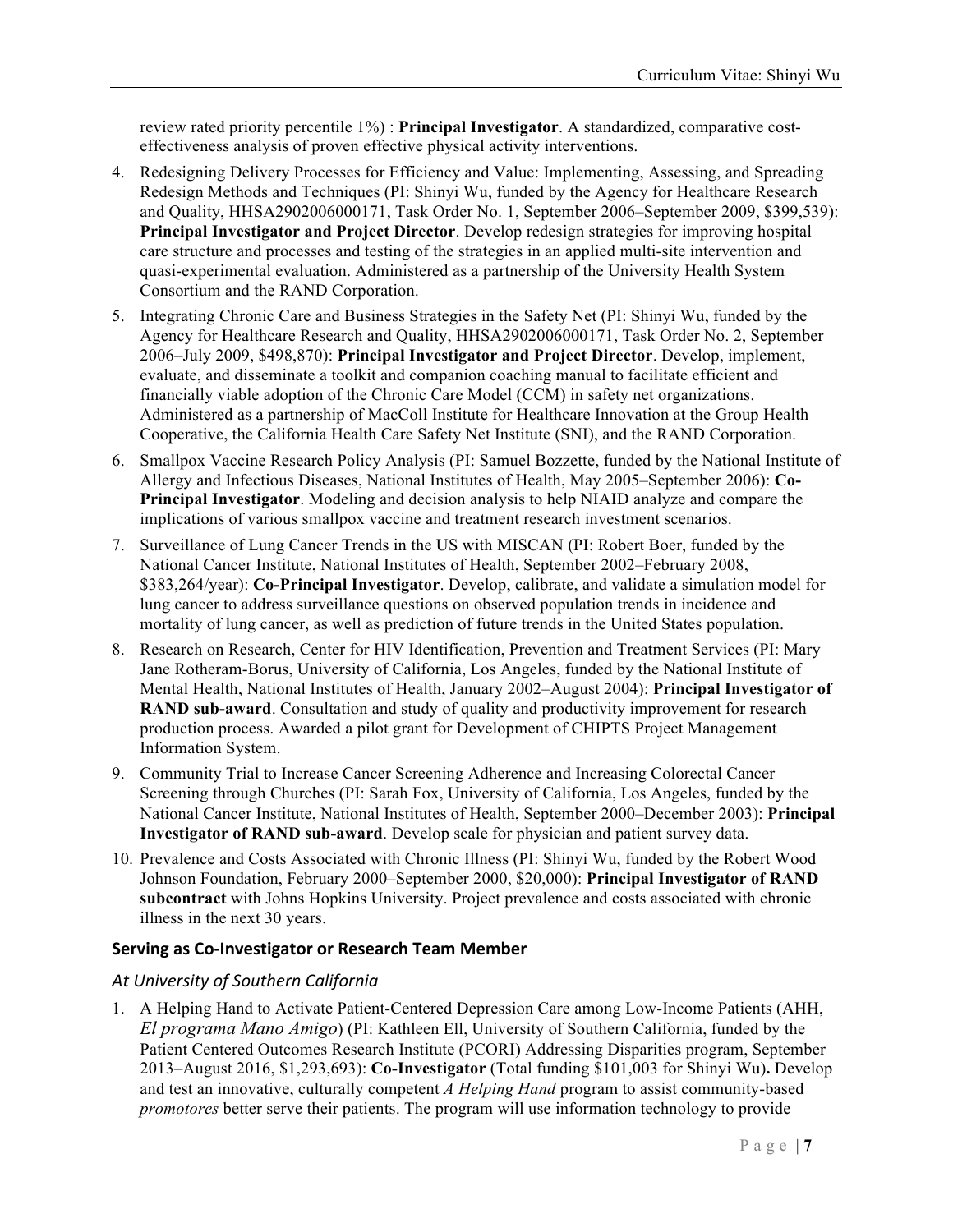patient engagement/activation intervention aimed at reducing the burden of depression and relieving its strain on patients, families, and health care providers.

#### *At RAND Corporation*

- 2. Use of an Electronic Referral System to Improve the Outpatient Primary Care-Specialty Care Interface (PI: Douglas Bell, HHSA2902006000171, Task Order No. 3, funded by the Agency for Healthcare Research and Quality, September 2007–September 2009): **Co-Investigator and Cost Analyst**. Model and estimate the business case for using a web-based electronic referral system developed by the University of California, San Francisco and San Francisco General Hospital.
- 3. RAND Bing Center on Health Economics (Director: Dana Goldman, funded by RAND, April 2006– August 2007): **Project Development Liaison** for the China Initiative aimed to design a sustainable healthcare financing system in China.
- 4. RAND—New Jersey E-prescribing Action Coalition (PI: Douglas Bell, funded by the Agency for Healthcare Research and Quality, January 2006–December 2006): **Workflow Process Modeler**. Estimate the impact of e-prescribing standards on workflow process to enable well-justified policy decisions regarding each of the six initial e-prescribing standards.
- 5. Roybal Center for Health Policy Simulation (PI: Dana Goldman, funded by the National Institute on Aging, National Institutes of Health, September 2004–July 2009, \$1,660,000): **Associate Director** and **Project Lead**. Research, develop, and disseminate models to understand how demographic trends and changes in medical treatment and prevention would affect the health status and health expenditures of older Americans.
- 6. Evaluating Pay-for-Performance in Breast Cancer (PI: Jason Wang, funded by the Andrew T. Huang Medical Education Promotion Fund, August 2004–July 2007): **Implementation Assessment Researcher**. Help the Andrew T. Huang Medical Education Promotion Fund evaluate the effects of a pay-for-performance pilot program on costs and quality of care; assist the Fund in planning the intervention and prospective evaluation structure for an expansion of the project to other hospitals in Taiwan.
- 7. Evaluation of *Hablamos Juntos* (PI: Leo Morales, funded by the Robert Wood Johnson Foundation, May 2004–October 2006): **Cost Analyst**. Develop protocol and instrument for cost data collection. Collect and analyze the cost and implementation data of the ten *Hablamos Juntos* programs.
- 8. Evidence-Based Practice Centers (EPC) II: Agency for Healthcare Research and Quality (AHRQ) Health Information Technology Project (PI: Paul Shekelle, funded by the Agency for Healthcare Research and Quality, January 2004–April 2005): **Cost-effectiveness Analyst**. Literature synthesis and modeling in regard to costs and benefits of health information technology.
- 9. DREW/RAND/UCLA Comprehensive Center for Health Disparities (PIs: Elizabeth McGlynn and Roberto Vargas, funded by the Charles R. Drew University, October 2003–August 2008): **Project Lead** for policy modeling. Provide technical assistance and direct the policy and outcomes core of the center to address health disparities in renal disease that negatively affect racial and ethnic minority populations.
- 10. Accelerating Change and Transformation in Organizations and Networks (ACTION) (PI: Allen Fremont, funded by the Agency for Healthcare Research and Quality, March 2003–February 2010): **Topic Area Co-Lead** for health information technology and *ad hoc* project leader.
- 11. Cost-effectiveness in HIV Prevention Planning (PI: Deborah Cohen, funded by the Centers for Disease Control and Prevention, December 2001–December 2002): **Cost-effectiveness Modeler**. Develop a cost-effectiveness estimation tool and user manual for community planning groups.
- 12. Healthy Aging (PIs: Laurence Rubenstein and Paul Shekelle, funded by the Health Care Financing Administration, March 2000–June 2003): **Cost-effectiveness Analyst**. Literature synthesis and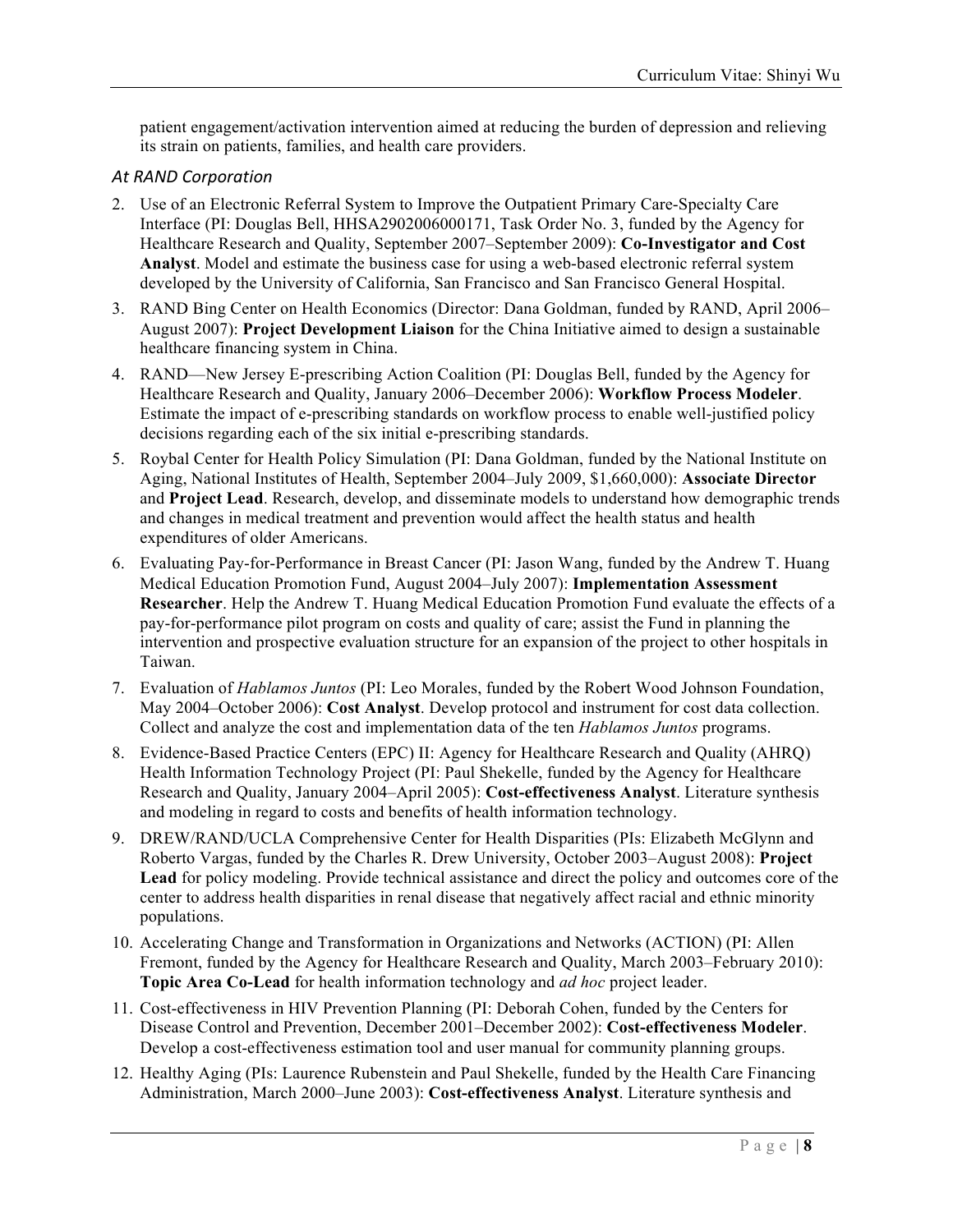modeling in regard to cost-effectiveness of various healthy aging topics and preparation of evidence reports.

- 13. Improving Chronic Illness Care Evaluation (PI: Emmett Keeler, funded by the Robert Wood Johnson Foundation, October 1999–September 2004): **Implementation Assessment Researcher**. Qualitative and quantitative evaluation of the implementation and sustainability of the Chronic Care Model (CCM) by the participating sites.
- 14. George Washington University Medical Center: Options for the 21<sup>st</sup> Century (PIs: Albert Williams and Richard Hillestad, funded by the George Washington University, October 1999–March 2000): **Modeler**. Productivity modeling.
- 15. Evaluation of the Health Buddy System (PI: Shan Cretin, funded by the Health Hero, October 1999– December 1999): **Outcome Analyst**. Quantitative assessment of the Health Buddy System performance and impact on patient outcomes.

### **REFEREED PUBLICATIONS**

#### **Journal Publications** (\*Indicating student advisee)

- 1. Ell, K., Katon, W. J., Lee, P.-J., Guterman, J. J., & **Wu**, **S**. (2015). Demographic, clinical, and socioeconomic factors identify a high risk group for depression screening among predominantly Hispanic patients with type 2 diabetes in safety net care. *General Hospital Psychiatry.* Manuscript accepted for publication on May 19, 2015.
- 2. Ell, K., Oh, H., **Wu**, **S**. (2015). Integrating bio-psychosocial intervention research in a changing health care landscape. *Research on Social Work Practice*. Epub ahead of print. April 9, 2015, doi: 10.1177/1049731515579074
- 3. Babey, S., **Wu**, **S**., & Cohen, D. A. (2015). School-Based Program Options to Promote Physical Activity: A Response. *Preventive Medicine*, *72*,133–134. doi: 10.1016/j.ypmed.2014.12.032.
- 4. Vidyanti, I.\*, Wu, B.\*, & **Wu**, **S**. (2015). Low-income minority patient engagement with automated telephonic depression assessment and impact on health outcomes. Epub ahead of print. *Quality of Life Research*, *24*(5), 1119-1129, PMID:25543270. doi: 10.1007/s11136-014-0900-8.
- 5. Babey, S., **Wu**, **S**., & Cohen, D. A. (2014). How can schools help youth increase their physical activity? An Economic analysis comparing school-based programs. *Preventive Medicine*, *69*, S55– S60. doi: 10.1016/j.ypmed.2014.10.013. Free access available at http://activelivingresearch.org/preventive-medicine-december-2014
- 6. **Wu**, **S**., Duan, N., Wisdom, J. P., Kravita, R. L., Owen, R. R., Sullivan, G., Wu, A.W., Di Capua, P., & Hoagwood, K. E. (2014). Integrating science and engineering to implement evidence-based practices in health care settings. *Administration and Policy in Mental Health and Mental Health Services Research*. Advance on-line publication. doi: 10.1007/s10488-014-0593-x. Retrieved from http://link.springer.com/article/10.1007%2Fs10488-014-0593-x#page-1.
- 7. Wu, B.\*, Jin, H.\*, Vidyanti, I.\*, Lee, P., & Ell, K., & **Wu, S.** (2014). Collaborative depression care among Latino patients in diabetes disease management, Los Angeles, 2011-2013. *Preventing Chronic Diseases*, *11*:140081. doi: http://dx.doi.org/10.5888/pcd11.140081. (This article was awarded honorable mention in the 2014 Preventing Chronic Disease Student Research Paper Contest.)
- 8. Liu, P.\* & **Wu**, **S**. (2014). An agent-based simulation model to study accountable care organizations. *Health Care Management Science*. Advance on-line publication. doi: 10.1007/s10729-014-9279-x. Retrieved from http://link.springer.com/article/10.1007/s10729-014-9279-x#page-1.
- 9. **Wu**, **S**., Vidyanti, I.\*, Liu, P.\*, Hawkins, C.\*, Ramirez, M.\*, Guterman, J., Gross-Schulman, S., Sklaroff, L., & Ell, K. (2014). Patient-centered technological assessment and monitoring of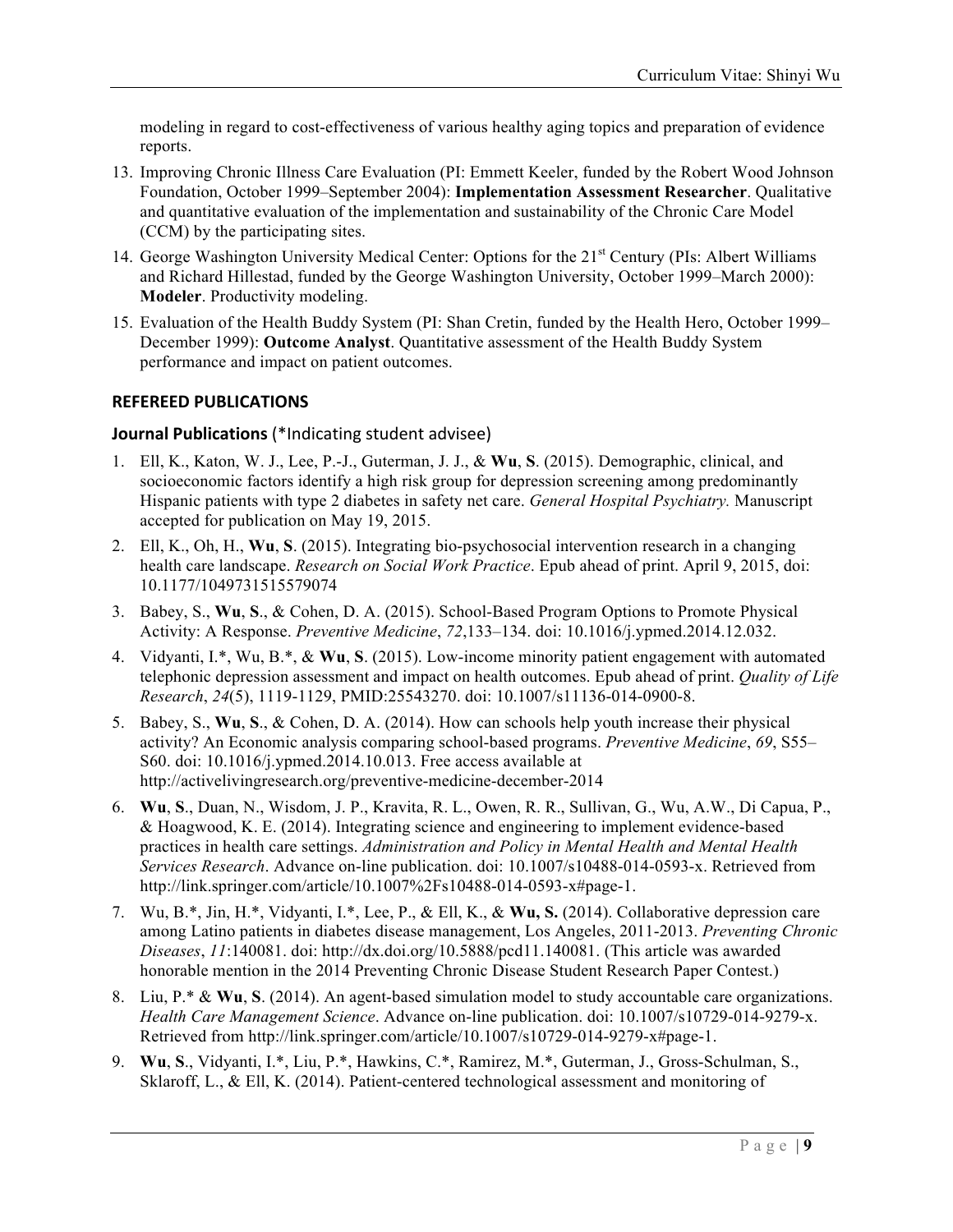depression for low-income patients. *Journal of Ambulatory Care Management*, *37*(2), 138–147. PMID: 24525531. doi:10.1097/JAC.0000000000000027.

- 10. **Wu**, **S**., Ell, K., Gross-Schulman, S. G., Sklaroff, L. M., Katon, W. J., Nezu, A. M,, Lee, P.-J., Vidyanti, I.\*, Chou, C.-P., & Guterman, J. J. (2014). Technology-facilitated depression care management among predominantly Latino diabetes patients within a public safety net care system: Comparative effectiveness trial design. *Contemporary Clinical Trials*, *37*(2), 342–354. doi:10.1016/j.cct.2013.11.002
- 11. **Wu**, **S**., Liu, P.\*, & Belson, D. (2013). Multiple-hospital lean initiative to improve congestive heart failure care: A mixed-methods evaluation. *Journal of the Society of Healthcare Improvement Professionals*, *3*. Retrieved from http://www.jship.org/articles/vol-3-articles-october-2013/multiplehospital-lean-initiative-to-improve-congestive-heart-failure-care-a-mixed-methods-evaluation-2/
- 12. Ren, Y.\*, Ordóñez, F.,& **Wu**, **S**. (2013). Optimal resource allocation response to a smallpox outbreak. *Computers & Industrial Engineering*, *66*(2), 325–337. doi:10.1016/j.cie.2013.07.002 Retrieved from http://dx.doi.org/10.1016/j.cie.2013.07.002
- 13. Shi, L.\*, Tian, H., Berman, B., McCarthy, W. J., **Wu**, **S**., & Boer, R. (2011). Exploring the uncertainties of early detection results: Model-based interpretation of Mayo Lung Project. *BMC Cancer***,** *11*(1), 92–97.
- 14. Crosson, J. C., Etz, R. S., **Wu, S**., Straus, S. G., Eisenman, D., & Bell, D. S. (2011). Meaningful use of electronic prescribing in 5 exemplar primary care practices, *Annals of Family Medicine*, *9*(5), 392– 397.
- 15. **Wu**, **S**., Shi, Y.\*, Cohen, D. A., Pearson, M. L., & Sturm, R. (2011). Economic analysis of physical activity interventions. *American Journal of Preventive Medicine*, *40*(2), 149–158.
- 16. **Wu**, **S**., Keeler, E. B., Rubenstein, L., Maglione, M., & Shekelle, P. (2010). A cost-effectiveness analysis of a proposed national falls prevention program. *Clinics in Geriatric Medicine*, *26*(4), 751– 766.
- 17. Wang, C. J., Patel, M. H., Schueth, A. J., Bradley, M., **Wu**, **S**., Crosson, J. C., Glassman, P. A., & Bell, D. S. (2009). Perceptions of standards-based electronic prescribing systems as implemented in outpatient primary care: A physician survey. *Journal of the American Medical Informatics Association***,** *16*(4), 493–502.
- 18. Ross, S. M., Tijms, H., & **Wu**, **S**. (2009). A model for locking in gains with an application to clinical trials. *Probability in the Engineering and Informational Sciences*, *23*(4), 637–647, 2009.
- 19. Ganz, D. A., Fung, C. H., Sinsky, C. A., **Wu**, **S**., & Reuben, D. B. (2008). Key elements of highquality primary care for vulnerable elders. *Journal of General Internal Medicine***,** *23*(12), 2018–2023.
- 20. Ganz, D. A., Alkema, G. E., & **Wu**, **S**. (2008). It takes a village to prevent falls: Reconceptualizing fall prevention and management for older adults. *Injury Prevention*, *14*(4), 266–271.
- 21. **Wu**, **S**., Ridgely, M. S., Escarce, J. J., & Morales, L. S. (2007). Language access services for Latinos with limited English proficiency: Lessons learned from *Hablamos Juntos*, *Journal of General Internal Medicine*, *22*(Suppl 2), 350–355.
- 22. Marsteller, J. A., Shortell, S. M., Lin, M., Mendel, P., Dell, E., Wang, S., Cretin, S., Pearson, M. L., **Wu**, **S**., & Rosen, M. (2007). How do teams in quality improvement collaboratives interact? *Joint Commission Journal on Quality and Patient Safety*, *33*(5), 267–276.
- 23. Chaudhry, B., Wang, J., **Wu**, **S**., Maglione, M., Mojica, W., Roth, E., Morton, S. C., & Shekelle, P. G. (2006). Systematic review: Impact of health information technology on quality, efficiency, and costs of medical care. *Annals of Internal Medicine*, *144*(10), 742–752.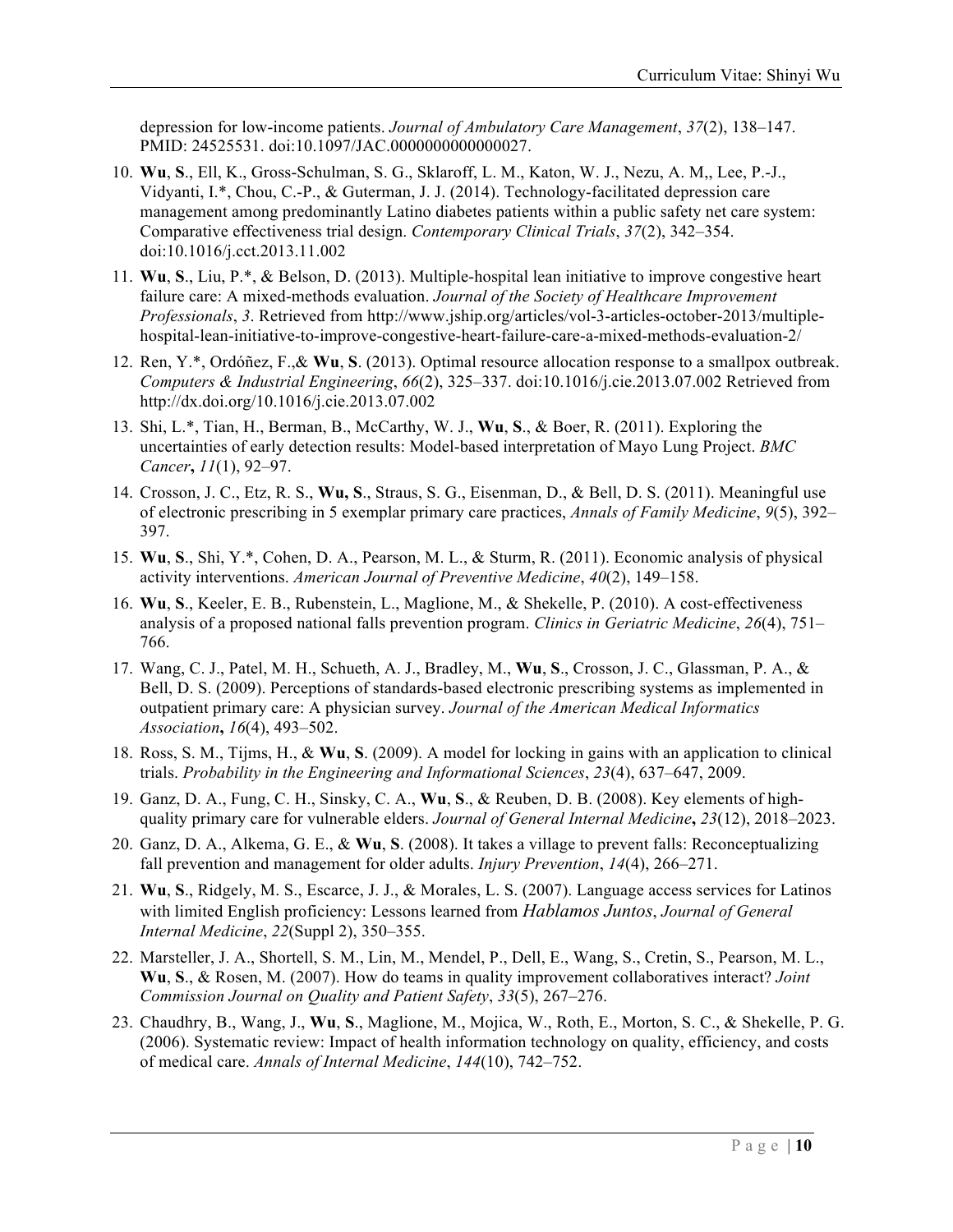- 24. Cohen, D. A., **Wu**, **S**.**,** & Farley, T. A. (2006). Structural interventions to prevent HIV/sexually transmitted disease: Are they cost-effective for women in the southern United States? *Sexually Transmitted Diseases*, *37*(7), S26–S49.
- 25. Cohen, D. A., **Wu**, **S**.**,** & Farley, T. A. (2006). HIV prevention case management is not cost-effective. *American Journal of Public Health*, *96*(3), 400.
- 26. Meredith, L. S., Mendel, P., Pearson, M. L., **Wu**, **S**., Joyce, G., Straus, J. B., Ryan, G., & Unützer, J. (2006). Success of implementation and maintenance of quality improvement for depression. *Psychiatric Services*, *57*(1), 48–55.
- 27. Cohen, D. A., **Wu**, **S**., & Farley, T. A. (2005). Cost-effective allocation of government funds to prevent HIV infection. *Health Affairs*, *24*(4), 915–926.
- 28. Pearson, M. L., **Wu**, **S**.**,** Schaefer, J., Bonomi, A. E., Shortell, S. M., Mendel, P. J., Marsteller, J. A., Louis, T. A., & Keeler, E. B. (2005). Assessing the implementation of the chronic care model in quality improvement collaboratives. *Health Services Research*, *40*(4), 978–996.
- 29. Schonlau, M., Mangione-Smith, R., Rosen, M., Chan, K., Louis, T., **Wu**, **S**., & Keeler, E. B. (2005). Evaluation of a quality improvement collaborative in asthma care: Does it improve processes and outcomes of care? *Annals of Family Medicine*, *3*(3), 200–208.
- 30. Lin, M., Shortell, S. M., Marsteller, J. A., Keeler, E. B., Mendel, P., Pearson, M. L., **Wu**, **S**., & Rosen, M. (2005). Motivation to change chronic illness care: Results from a national evaluation of quality improvement collaboratives. *Health Care Management Review*, *30*(2), 139–156.
- 31. Shortell, S. M., Marsteller, J. A., Lin, M., Pearson, M. L., **Wu**, **S**., Mendel, P., Cretin, S., & Rosen, M. (2004).The role of perceived team effectiveness in improving chronic illness care. *Medical Care*, *42*(11), 1040–1048.
- 32. Cohen, D. A., **Wu**, **S**.**,** & Farley, T. A. (2004). Comparing the cost-effectiveness of HIV prevention interventions. *Journal of Acquired Immune Deficiency Syndromes*, *37*(3), 1404–1414.
- 33. Farley, T. A., Cohen, D. A., **Wu**, **S**., & Besch, L. (2003). The value of screening for sexually transmitted diseases in an HIV clinic. *Journal of Acquired Immune Deficiency Syndromes***,** *33*(5), 642–648.
- 34. **Wu**, **S**., Sainfort, F., Tomar, R. H., Tollios, J. L., Fryback, D. G., Klein, R., & Klein, B. E. (1998). Development and application of a model to estimate the impact of type 1 diabetes on health-related quality of life. *Diabetes Care*, *21*(5), 725–731.
- 35. Tomar, R. H., Lee, S., **Wu**, **S**., Klein, R., Klein, B. E. K., Moss, S. E., Fryback, D. G., Tollios, J. L., & Sainfort, F. (1998). Disease progression and cost of insulin dependent diabetes mellitus: Development and application of a simulation model. *Journal of Society for Health Systems*, *5*(4), 24– 37.

#### **Other Refereed Publications (Conference Proceedings and Reports)**

- 36. Vidyanti, I.\* & **Wu**, **S**. (2014). The case for incorporating heterogeneity and malleability of patient screening behavior in simulation models. In S. J. Buckley & J. A. Miller (Eds.). *Proceedings of the 2014 Winter Simulation Conference*.
- 37. Jin, H.\* & **Wu**, **S**. (2014). Developing depression symptoms prediction models to improve depression care outcomes: Preliminary results. In H. H. Teo & D. Poo (Eds.). *Proceedings of the 2nd International Conference on Big Data and Analytics in Healthcare*. (This article was awarded the Best Poster Paper Award).
- 38. Alibrahim, A.\*, **Wu**, **S**., & Guerrero, E. (2014). Performance dashboard for the substance abuse treatment system in Los Angeles. In Y. Guan & H. Liao (Eds.). *Proceedings of the 2014 Industrial and Systems Engineering Research Conference*.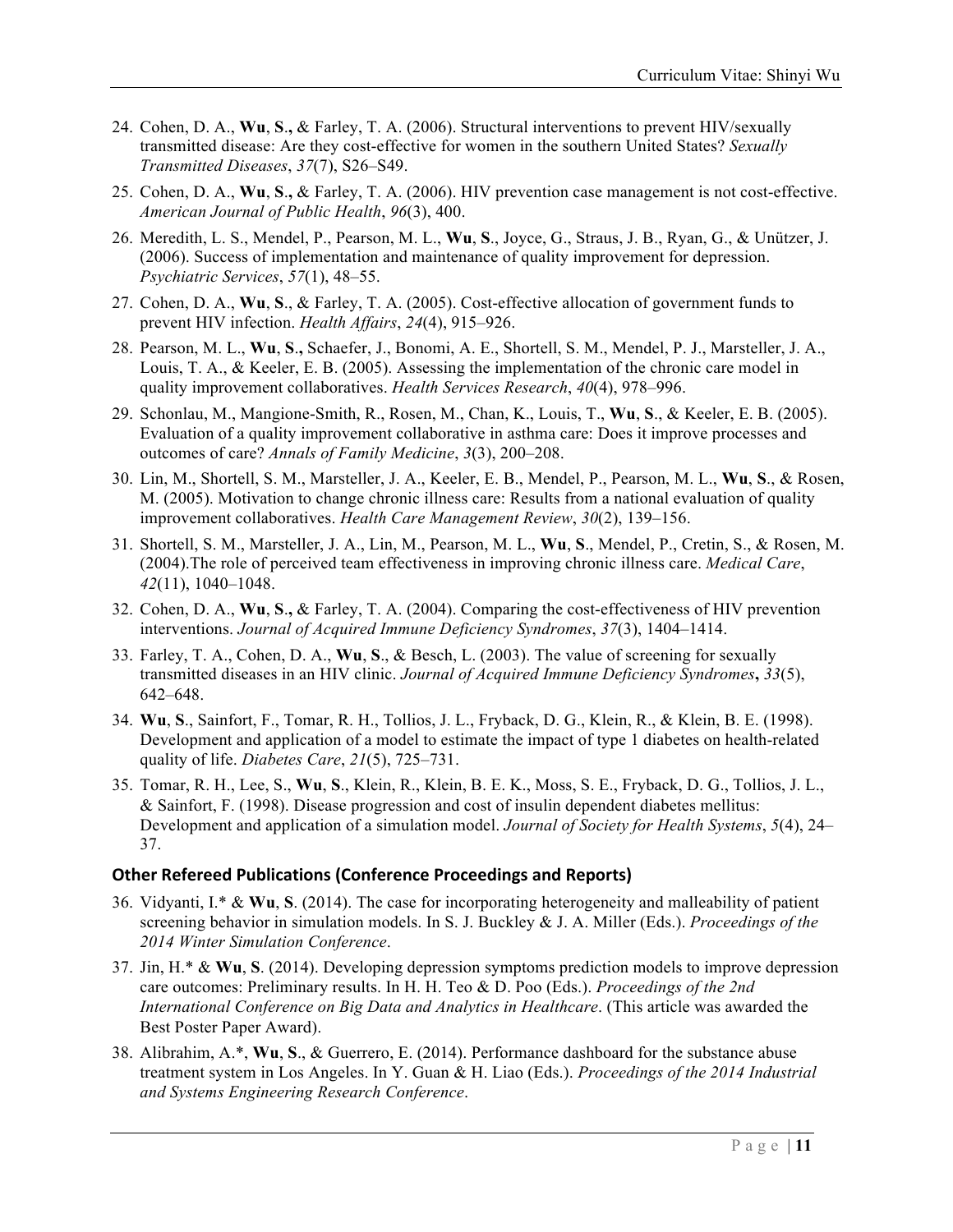- 39. Di Capua, P.\* & **Wu**, **S**. (2014). Provider reactions to an automated telephone tool to screen and monitor depression in a safety net population. In A. M. Madni, B. Boehm, M. Sievers, & M. Wheaton (Eds.). *Proceedings of 2014 Conference on Systems Engineering Research*, Elsevier.
- 40. Ramirez, M.\* & **Wu**, **S**. (2013). Performance dashboard for management of diabetes in primary care*.* In A. Krishnamurthy & W.K.V. Chan (Eds.), *Proceedings of the 2013 Industrial and Systems Engineering Research Conference*.
- 41. Liu P.\* & **Wu**, **S**. (2012). An agent-based simulation model to study accountable care organizations. In G. Lim & J.W. Herrmann (Eds.), *Proceedings of the 2012 Industrial and Systems Engineering Research Conference*.
- 42. Vidyanti, I.\* & **Wu**, **S**. (2012). Spatial modeling of noncompliance with diabetic retinopathy screening in California. In G. Lim & J.W. Herrmann (Eds.), *Proceedings of the 2012 Industrial and Systems Engineering Research Conference*.
- 43. Vidyanti, I.\*, **Wu**, **S**., & Kesselman, C. (2010). Designing a robust and cost-effective screening strategy for diabetic retinopathy using simulation coupled with design of experiments. In *2010 IEEE International Conference on Industrial Engineering and Engineering Management (IEEM)* (pp. 1611–1615), doi:10.1109/IEEM.2010.5674281
- 44. **Wu**, **S**.**,** Liu, P.\*, & Belson, D. (2010). Application of lean principles to improve congestive heart failure care. In A. Johnson & J. Miller (Eds.), *Proceedings of the 2010 Industrial Engineering Research Conference*.
- 45. Vidyanti, I\*., **Wu**, **S**., & Kesselman, C. (2010). Two-level modeling for economic evaluation of diabetic retinopathy telescreening. In A. Johnson & J. Miller (Eds.), *Proceedings of the 2010 Industrial Engineering Research Conference*.
- 46. Bell, D. S., Schueth, A. J., Guinan, J. P., **Wu**, **S**., & Crosson, J. C. (2008). Evaluating the technical adequacy of electronic prescribing standards: Results of an expert panel process. In J. Suermondt (Ed.), *American Medical Informatics Association Annual Symposium Proceedings 2008: Biomedical and Health Informatics: From Foundations to Applications to Policy* (pp. 46–50). Curran Associates, Inc.
- 47. Shekelle, P., Morton, S. C., Keeler, E. B., Wang, J. K., Chaudhry, B. I., **Wu**, **S**.**,** Mojica, W. A., & Maglione, M. (2006). *Costs and benefits of health information technology (*Evidence Report/Technology Assessment No. 132, AHRQ Publication No. 06-E006, prepared by Southern California Evidence-based Practice Center under Contract No. 290-02-0003). Rockville, MD: Agency for Healthcare Research and Quality. Retrieved from http://www.ahrq.gov/clinic/tp/hitsystp.htm
- 48. **Wu**, **S**., Shekelle, P., Rubenstein, L., Maglione, M., Chang, J., Majica, W., & Morton, S. (2003, October). *Cost-effectiveness of falls prevention as a healthy aging intervention*. Paper presented at 25th annual meeting of Society for Medical Decision Making, Chicago, IL, Abstract published in *Medical Decision Making*, *23*(6), 580.
- 49. **Wu**, **S**., Pearson, M. L., Schaefer, J., Bonomi, A. E., Shortell, S. M., Mendel, P. J., Marsteller, J. A., Louis, T. A., & Keeler, E. B. (2003). Assessing the implementation of the chronic care model in quality improvement collaboratives: Does baseline system support for chronic care matter? In H. Luczak & K. J. Zink (Eds.). *Human Factors in Organizational Design and Management-VII. Re-Design Work and Macroergonomics—Future Perspectives and Challenges. Proceedings of the Seventh International Symposium on Human Factors in Organizational Design and Management* (pp. 595–601), IEA Press.
- 50. Cohen, D. A., Farley, T. A., & **Wu**, **S**. (2003). Maximizing the benefit: HIV prevention planning based on cost-effectiveness, a practical tool for community planning groups and health departments (RAND Publication DRU-3092-CDC), Retrieved from http://www.rand.org/pubs/drafts/DRU3092.html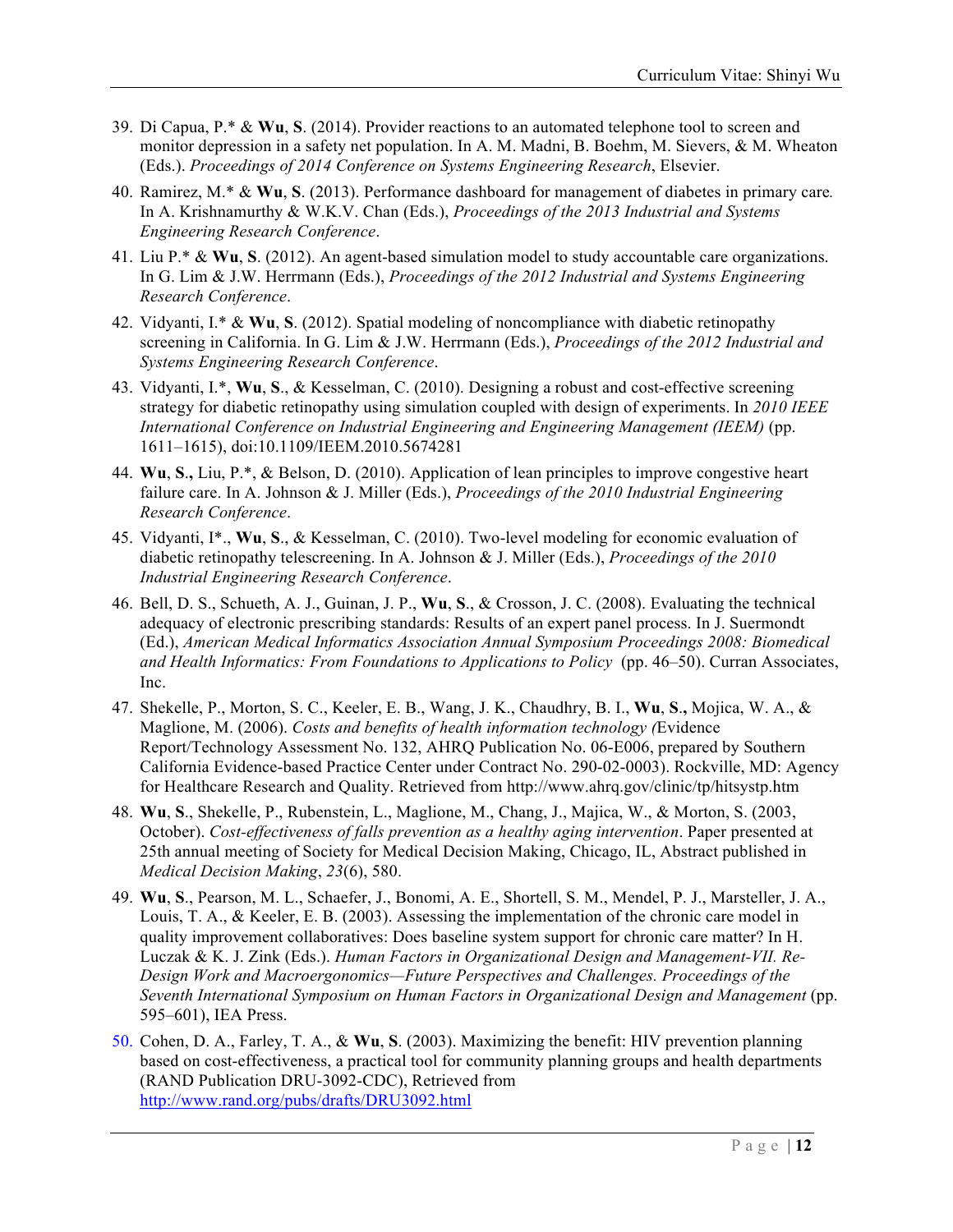- 51. Shekelle, P. G., Maglione, M. A., Chang, J. T., Mojica, W., Morton, S. C., Booth, M., Roth, E., Rhodes, S., **Wu**, **S**., Newberry, S., Rubenstein, L., & Lapin. (2003). *Falls prevention interventions in the Medicare population*. Santa Monica, CA: RAND Corporation. Retrieved from http://www.rand.org/pubs/reprints/RP1230.html
- 52. Shekelle, P. G., Tucker, J. S., Maglione, M. A., Morton, S. C., Roth, E., Chao, B., Rhodes, S., **Wu**, **S**., Newberry, S., Gruman, J., Rubenstein, L., &Lapin, P. (2003). *Health risk appraisals and Medicare*. Santa Monica, CA: RAND Corporation. Retrieved from http://www.rand.org/pubs/reprints/RP1225
- 53. Shekelle, P. G., Maglione, M. A., Chodosh, J., Mojica, W., Morton, S. C., Booth, M., Roth, E., Hilton, L., Rhodes, S., **Wu**, **S**., Rubenstein, L., McKinnon, E. M., &Lapin, P. (2003). *Chronic disease self management for diabetes, osteoarthritis, post-myocardial infarction care, and hypertension*. Santa Monica, CA: RAND Corporation. Retrieved from http://www.rand.org/pubs/reprints/RP1258
- 54. Shekelle, P. G., Maglione, M. A., Mojica, W., Morton, S. C., Booth, M., Tu, W., Roth, E., Hilton, L., Rhodes, S., **Wu**, **S**., Rubenstein, L., Etnyre, G., Mead, D., & Lapin, P. (2003). *Exercise programs for older adults: A systematic review and meta-analysis*. Santa Monica, CA: RAND Corporation, Retrieved from http://www.rand.org/pubs/reprints/RP1257
- 55. O'Connell, M., Bigelow, J. H., Cretin, S., Solomon, M., **Wu**, **S**., Cherry, J. C., & Cobb, H. (2000). *Patient compliance with and attitudes towards Health Buddy*™ (RAND Publication 0-8330-2894-4).
- 56. Shekelle, P., Stone, E., Morton, S., Maglione, M., Joyce, G., & **Wu**, **S**. (2000). *Evidence report and evidence-based recommendations: Interventions to promote smoking cessation in the Medicare population* (Publication #02195). U.S. Department of Health and Human Services, Health Care Financing Administration.

### **Manuscripts Submitted for Publication**

- 57. Ell, K., **Wu**, **S**., Guterman, J.J., Gross-Shulman, S. G., Sklaroff, L. M., Lee, P.-J. (2015). Safety Net Diabetes Patients: A Comparative Analysis of Social Work Collaborative Team Care and Technology-facilitated Depression Care Model Outcomes. Manuscript submitted for publication (*Research on Social Work Practice*).
- 58. Jin, H.\*, Di Capua, P.\*, Wu, B.\*, Vidyanti, I.\*, & **Wu**, **S**. (2015). A generalized multilevel regression model using longitudinal data to predict depression among patients with diabetes. Manuscript in revision for publication (*Methods of Information in Medicine*).
- 59. Guerrero, E. G., Alibraham, A.\*, **Wu**, **S**., & Kim, T. (2015). Understanding system stability and performance in addiction health services: Informing health care reform policy. Manuscript submitted for publication (*Health Care Management Review*).
- 60. Jin, H.\*, **Wu**, **S**., Di Capua, P.\* (2015). A clinical forecasting model to predict comorbid depression among diabetes patients with application in depression screening policy making. Manuscript in revision for publication (*Preventing Chronic Disease*).
- 61. Di Capua, P.\*, Wu, B.\*, Sednew, R., Ryan, G., **Wu**, **S**. (2015). Complexity in redesigning depression care: Comparing the intention versus the implementation of an automated depression screening and monitoring program. Manuscript submitted for publication (*Annals of Family Medicine*).

### **Manuscripts in Preparation**

- 62. Ramirez, M.\*, **Wu**, **S**., & Jin, H.\* (2015). Acceptance of remote depression monitoring using automated telephonic assessment among low income Latino patients in diabetes disease management. Manuscript submitted for publication (Target *Journal of Medical Internet Research*)
- 63. Jin, H.\*, **Wu**, **S**., Vidyanti, I. (2015). Screening depression using automated telephone assessment: Impact of human element in human-computer interaction on self-disclosing sensitive information. Manuscript in preparation (Target *Journal of Medical Internet Research*)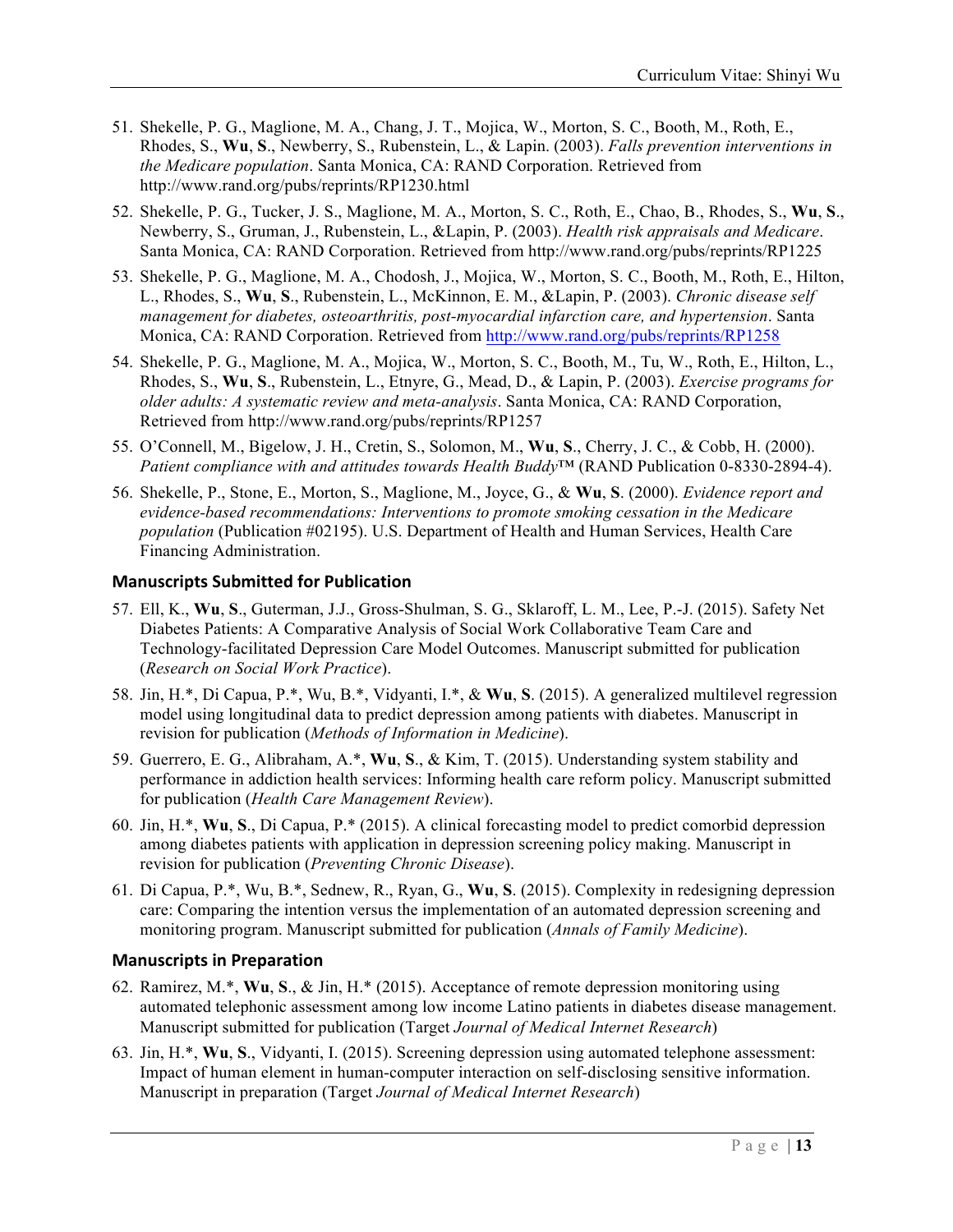- 64. Wu, B., Jin, H., Jang, J., Di Capua, P., Vidyanti, I. & **Wu**, **S**. (2015). Significant characteristics at baseline of low-income patients with diabetes in well controlled vs poorly managed A1C levels: The case of whole person care. Manuscript in preparation (Target *Diabetes Care*)
- 65. Hay, J. W., **Wu**, **S**., Lee, P.-J., Guterman, J. J., & Ell, K. (2015). Cost effectiveness of patientcentered technological assessment and monitoring of depression for low-income diabetic patients. Manuscript in preparation (Target *The New England Journal of Medicine*)
- 66. Alibraham, A.\*, & **Wu**, **S**. (2015). Patient bypass modeling in an accountable care organization health delivery system. Manuscript in preparation (Target *Health Care Management Science)*
- 67. Jin, H.\*, **Wu**, **S**., Duan N. (2015). Implementing the generalized propensity score method: Monte Carlo simulation experiments and a case study. Manuscript in preparation (Target *Statistical Methods in Medical Research*)
- 68. **Wu**, **S**., Jin, H.\*, Vidyanti, I.\*, Chou, C., Ell, K., Lee, P., Guterman, J., & Katon, W. (2015). Comparative effectiveness of interventions to accelerate adoption of depression care management for diabetes patients: 6-month outcomes. Manuscript in preparation (Target *JAMA Psychiatry*).
- 69. **Wu**, **S**., Hawkins, C.\*, Koppel, R., Madison, M., Palen, T., Jones, S., Ridgely, R., & Harrison, M. (2015). Experiences of unintended consequences in organizations implementing healthcare information technology. Manuscript submitted for publication (Target *Perspectives in Health Information Management*).
- 70. Hawkins, C.\*, **Wu**, **S**., & Adler, P. (2015). A system framework for implementing evidence-based practices in a health care Organization—Part 1: Development of the ABCD implementation framework. Manuscript in preparation (Target *Implementation Science*).
- 71. Hawkins, C.\*, & **Wu**, **S**. (2015). A system framework for implementing evidence-based practices in a health care organization—Part 2: Validation of the ABCD implementation framework. Manuscript in preparation (Target *Implementation Science*).
- 72. **Wu**, **S**., Li, F.\*, & Jin, H.\* (2014). Barriers and benefits of learning computers and internet among seniors and adults with disabilities. Manuscript in preparation (Target *Journal of Social Work*).
- 73. Li, F.\* & **Wu**, **S**. (2015). A framework for examining relationships among electronic health record systems design, implementation, and physicians' work impact: A survey of resident perceptions. Manuscript in preparation (Target *Journal of the American Medical Informatics Association*).
- 74. Jin, H.\*, **Wu, Ss**, Di Capua, P.\* (2015). Extending a clinical forecasting model to predict future occurrence of depression among diabetes patients with application in depression screening policy making. Manuscript in preparation (Target: *Preventing Chronic Disease*).

### **OTHER PUBLICATIONS**

1. Bell, D. S., Straus, S. G., **Wu**, **S**., Chen, A. H., & Kushel, M. B. (2012). Use of an electronic referral system to improve the outpatient primary care–specialty care interface: Final ACTION contract report (AHRQ Publication No. 11(12)-0096-EF, prepared by RAND Corporation under Contract No. HHSA290200600017, Task Order No. 3.). Rockville, MD: Agency for Healthcare Research and Quality. Retrieved from

http://healthit.ahrq.gov/sites/default/files/docs/citation/ereferralimplementationreportfinal.pdf

2. Crosson, J. C., **Wu**, **S**., Belson, D., Reynolds, K. A., Patel, M. H., Etz, R. S., Straus, S. G., Eisenman, D. P., Marsh, T., & Bell, D. S. (2011). Building implementation toolsets for e-prescribing: Final ACTION contract report (AHRQ Publication No. 12-0015-EF, prepared by RAND Corporation under Contract No. HHSA 290-2006-00017I, Task Order No. 4). Rockville, MD: Agency for Healthcare Research and Quality. Retrieved from http://healthit.ahrq.gov/sites/default/files/docs/citation/ahrqrand\_e-rxtoolset\_020312comp.pdf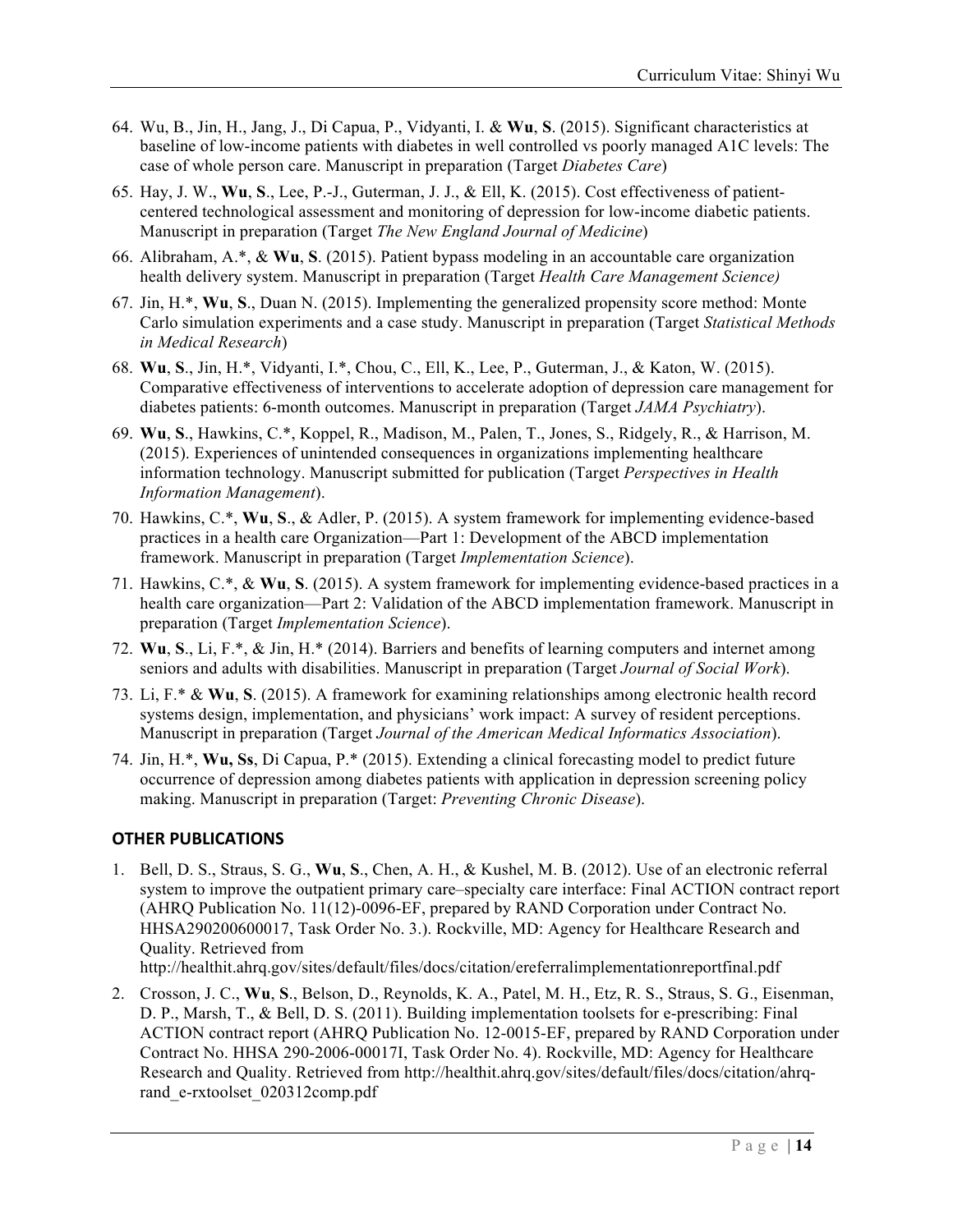- 3. Bell, D. S., Straus, S. G., Belson, D., **Wu**, **S**., Green D. S., Crosson, J. C., Etz, R. S., Sagara, L., Wallis, K. A., & Eisenman D. P. (2011). A toolset for e-prescribing implementation in physician offices (AHRQ Publication No. 11-0102-EF, prepared by RAND Corporation under Contract No. HHSA 290-2006-00017, Task Order No. 4). Rockville, MD: Agency for Healthcare Research and Quality. Retrieved from http://healthit.ahrq.gov/health-it-tools-and-resources/implementationtoolsets-e-prescribing/toolset-e-prescribing
- 4. Patel, M. H., Reynolds, K. A., Belson, D., **Wu**, **S**., Sagara, L., Wallis, K. A., & Eisenman D. P., & Bell, D. S. (2011). A toolset for e-prescribing implementation in independent pharmacies (AHRQ Publication No. 11-0101-EF, prepared by RAND Corporation under Contract No. HHSA 290-2006-00017I, Task Order No. 4). Rockville, MD: Agency for Healthcare Research and Quality. Retrieved from http://healthit.ahrq.gov/health-it-tools-and-resources/implementation-toolsets-eprescribing/toolset-e-prescribing-0
- 5. Jones, S. S., Koppel, R., Ridgely, M. S., Palen, T. E., **Wu**, **S**., & Harrison, M. I. (2011). Guide to reducing unintended consequences of electronic health records. (Prepared by RAND Corporation under Contract No. HHSA290200600017I, Task Order #5). Rockville, MD: Agency for Healthcare Research and Quality. Retrieved from http://www.healthit.gov/unintended-consequences/
- 6. Coleman, C., Pearson, M., & **Wu**, **S**. (2011). Integrating chronic care and business strategies in the safety net: A practice coaching manual. In R. Simons (Ed.), Operations Management: A Modern Approach (pp. 267–296). Canada: Apple Academic Press, Inc., 2011. ISBN:978-1-926692-90-6.
- 7. Coleman, C., Pearson, M., & **Wu**, **S**. (2009). Integrating chronic care and business strategies in the safety net: A practice coaching manual (AHRQ Publication No. 09-0061-EF, prepared by the RAND Corporation under Contract No. HHSA290200600017). Rockville, MD: Agency for Healthcare Research and Quality. Retrieved from http://www.improvingchroniccare.org/downloads/icic\_practice\_coaching\_manual.pdf
- 8. MacColl Institute for Healthcare Innovation. (2008). Integrating chronic care and business strategies in the safety net. (AHRQ Publication No. 08-0104-EF, prepared in partnership with RAND Corporation and the California Health Care Safety Net Institute, under Contract No HHSA2902006000171). Rockville, MD: Agency for Healthcare Research and Quality. Retrieved from http://www.ahrq.gov/professionals/systems/primarycare/businessstrategies/businessstrategies.pdf
- 9. Bell, D. S., Schueth, A. J., Crosson, J. C., Guinan, J. P., **Wu**, **S**., Pevnick, J. M., Wang, C. J., Neuman, S. L., Patel, M., Park, H., Tysinger, B., Malakar, L., Schoeff, D., Bradley, M., & Newberry, S. J. (2007). Pilot testing of electronic prescribing standards (Grant No. 1U18HS016391-01). Rockville, MD: Agency for Healthcare Research and Quality. Retrieved from http://www.rand.org/content/dam/rand/www/external/health/projects/erx/documents/NJ-EPAC\_Pilot\_Testing\_of\_Electronic\_Prescribing\_Standards.pdf
- 10. **Wu**, **S**.**,** Cohen, D. A., Lu, S.**,** & Farley, T. A. (2005). Maximizing local effect of HIV prevention resources. Contagion, 2(3), 127–132.
- 11. **Wu**, **S**., & Green A. (2000). Projection of chronic illness prevalence and cost inflation (RAND Project Memorandum PM-1144). Santa Monica, CA: RAND Corporation.

# **INVITED CONFERENCE PRESENTATIONS AND SESSION CHAIRS**

1. **Wu**, **S**. (2015, May-June). Session chair. *Healthcare Analytics for Patient-centered Care* and *Patient Centered Healthcare Systems*. Sessions at the Industrial and Systems Engineering Research Conference, Nashville, TN.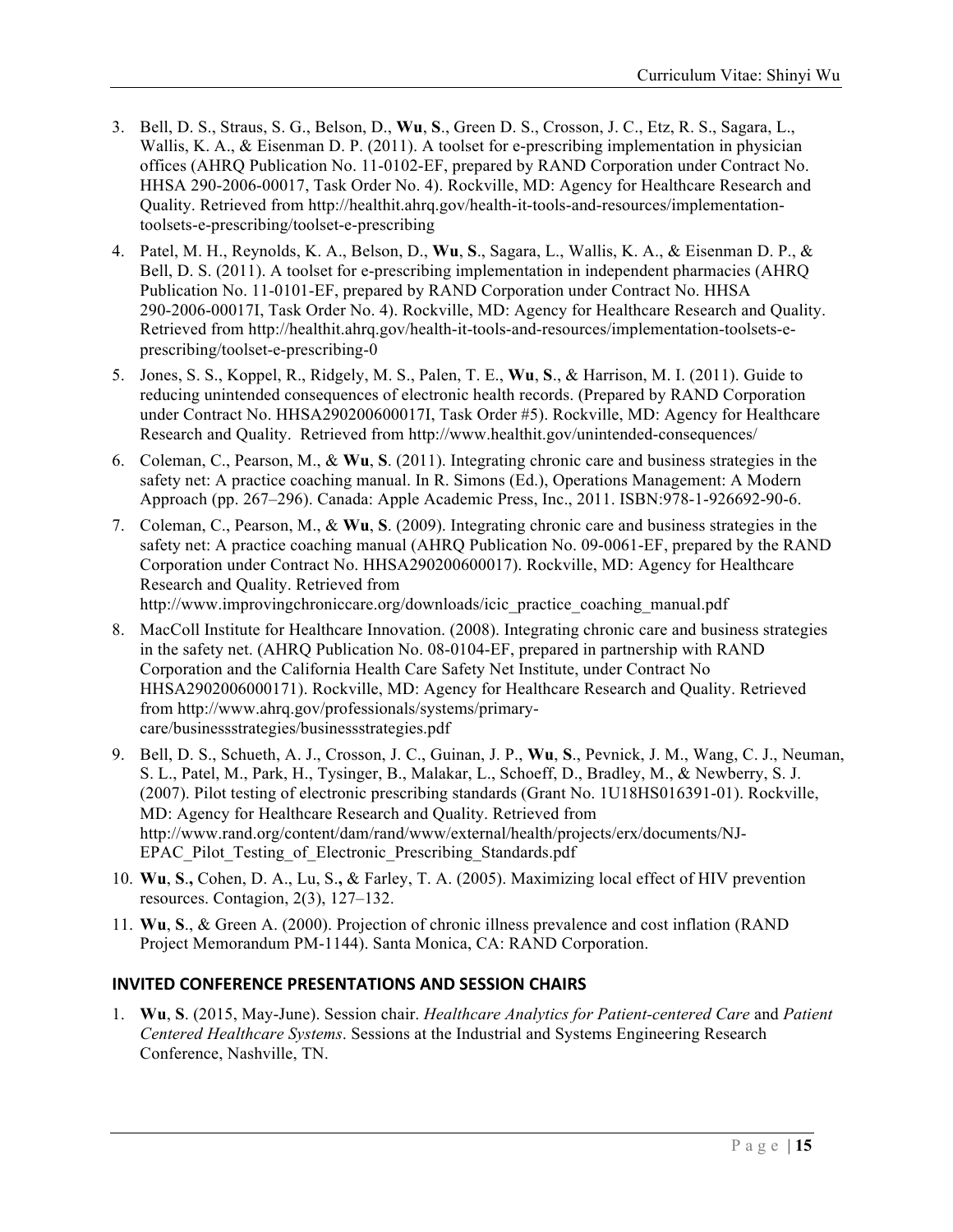- 2. **Wu**, **S**., & Jin, H. (2015, May). *Comparing Clinical Forecasting Models to Predict Depression among Diabetes Patients.* Presentation at the Production and Operations Management Society 26th Annual Conference, Washington D.C.
- 3. **Wu**, **S**. (2014, November). Invited session chair. *Analytics for chronic care decision-making*. Session at the INFORMS Annual Meeting, San Francisco, MN.
- 4. **Wu**, **S**., Hay, J. W., & Jin, H. (2014, November). *Cost-effectiveness of HIT-facilitated adoption of collaborative depression care for diabetes patient.* Presentation at the INFORMS Annual Meeting, San Francisco, CA.
- 5. **Wu**, **S**. (2013, October). Invited session chair. *Decision making in health care: modeling, analysis, and applications*. Session at the INFORMS Annual Meeting, Minneapolis, MN.
- 6. **Wu**, **S**., & Liu, P. (2013, October). *An agent-based system model to study health policy*. Presentation at the INFORMS Annual Meeting, Minneapolis, MN.
- 7. **Wu**, **S**. (2013, June). Invited session chair, *Modeling methods and applications in hospital performance improvement*. Session at the INFORMS Healthcare 2013, Chicago, IL.
- 8. **Wu**, **S**., & Vidyanti, I. (2013, June). *Design and implementation of enhanced disease registry for depression tele-screening and monitoring*. Presentation at the INFORMS Healthcare 2013, Chicago, IL.
- 9. **Wu**, **S**., Hawkins, C., Liu, P., Vidyanti, I., Mendez, E., Ell, K., & Guterman, J. (2012, October). Is automatic telephonic assessment reliable and valid for depression screening and monitoring? Presentation at the INFORMS Annual Meeting, Phoenix, AZ.
- 10. **Wu**, **S**., Ell, K., Guterman, G., Lee, P., Vidyanti, I., Hawkins, C., & Liu, P. (2012, October). *Technology-enhanced care management reduces depression among minority diabetes: Preliminary findings*. Presentation at the INFORMS Annual Meeting, Phoenix, AZ.
- 11. Vidyanti, I, & **Wu**, **S**. (2012, October). *Robust design of a cost-effective diabetic retinopathy screening program with design of experiments*. Presentation at the INFORMS Annual Meeting, Phoenix, AZ.
- 12. Vidyanti, I, & **Wu**, **S**. (2011, November). *Integrated simulation modeling for screening of diabetic retinopathy*. Presentation at the INFORMS Annual Meeting, Charlotte, NC.
- 13. Liu, P., & **Wu**, **S**. (2011, November). *Use agent-based simulation framework to model health system*. Presentation at the INFORMS Annual Meeting, Charlotte, NC.
- 14. **Wu**, **S**. (2010, November). *Comparing cost-effectiveness of physical activity interventions.* Presentation at the INFORMS Annual Meeting, Austin, Texas.
- 15. Straus, S. G., Crosson, J. C., Etz, R. S., **Wu**, **S**., Eisenman, D., & Bell, D. S. (2010, November). *Provider implementation best practices*. Presentation at the annual meeting of California E-Prescribing Consortium, Oakland, CA.
- 16. **Wu**, **S**. (2009, October). Invited session chair. *Healthcare operation management*. Session at the INFORMS Annual Meeting, San Diego, CA.
- 17. **Wu**, **S**. (2009, May). Invited session chair. *Quality in Health Care I*. Session at the IIE Annual Conference and Expo, Miami, FL.
- 18. **Wu**, **S**. (2009, April). Invited conference organizing committee and session chair. *Public policy analyses for controlling smallpox outbreak*. Session at the INFORMS Western Regional Conference, Tempe, AZ.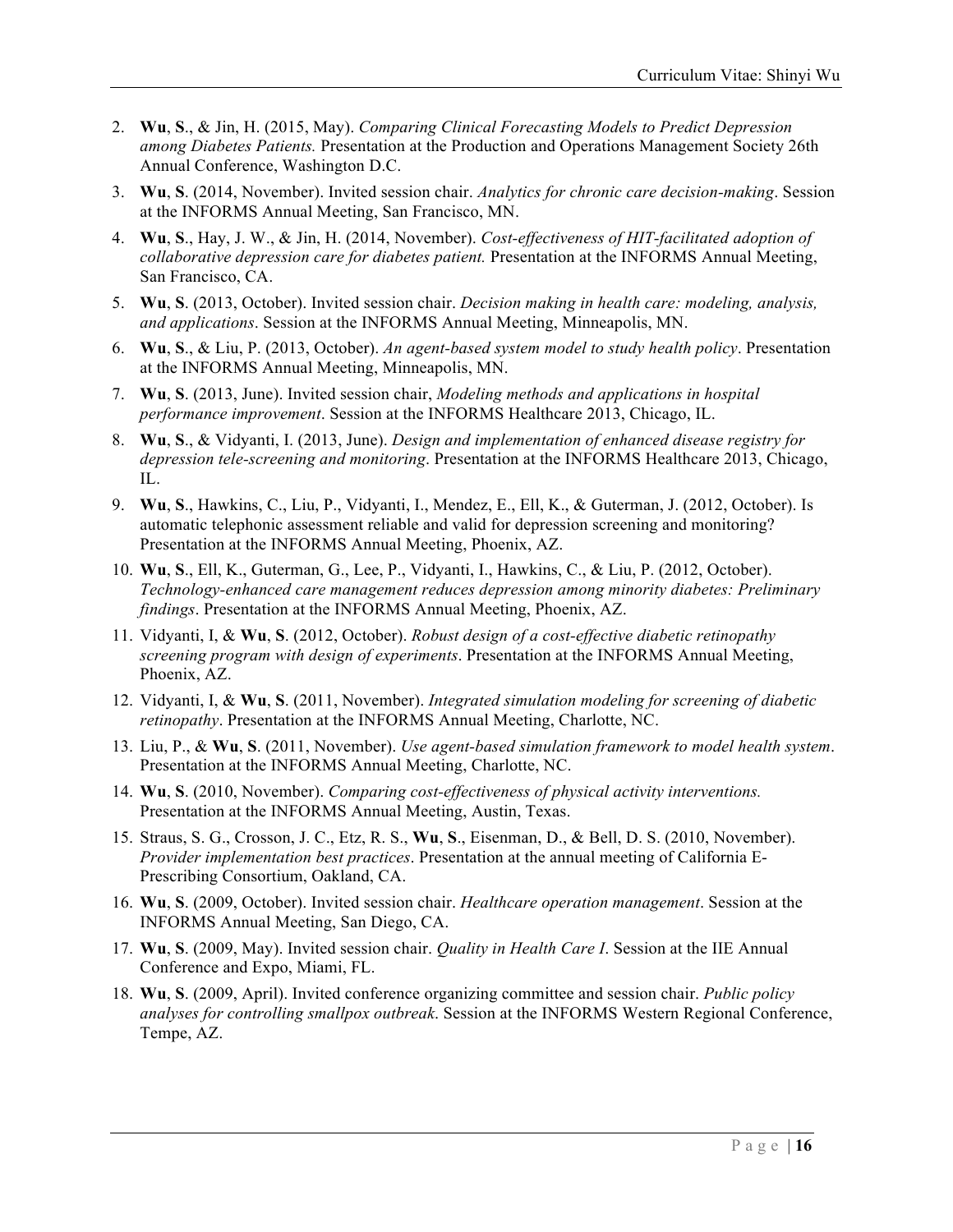### **COMPETITIVELY REVIEWED AND CONTRIBUTED CONFERENCE PRESENTATIONS**

#### **Oral Presentations**

- 1. Ramirez M, Jin H, & Wu S (2015, July, accepted for presentation). *Perceived usability and acceptance of ongoing technology-facilitated depression monitoring*. 6th International Conference on Applied Human Factors and Ergonomics, Las Vegas, NV.
- 2. Alibrahim, A., & **Wu**, **S**. (2015, May–June). *Modeling effects of patient bypassing healthcare providers on accountable care organizations using agent-based simulation*. Industrial and Systems Engineering Research Conference, Nashville, TN.
- 3. **Wu**, **S**., Jin, H., & Vidyanti, I. (2015, May–June). *Comparing self-disclosure of sensitive clinical information in human computer interaction*. Industrial and Systems Engineering Research Conference, Nashville, TN.
- 4. Jin, H., **Wu**, **S**., Di Capua, P., Vidyanti, I., & Wu, B. (2015, May–June). *A longitudinal predictive tool to forecast depression among diabetes patients*. Industrial and Systems Engineering Research Conference, Nashville, TN.
- 5. Alibrahim, A., & **Wu**, **S**. (2015, May). *Modeling patient choice in an accountable care organization health delivery system.* 2<sup>nd</sup> International Conference on Industrial Engineering, Management Science and Applications, Tokyo, Japan.
- 6. **Wu**, **S**. (2015, January). *Patient-centered technological assessment and monitoring to support clinical social workers in managing depression care*. Society for Social Work and Research (SSWR) 19<sup>th</sup> Annual Conference, New Orleans, LA.
- 7. **Wu**, **S**. (2015, January). *Learning computers and Internet in community centers to enrich senior life: impact and barriers*. Society for Social Work and Research (SSWR) 19<sup>th</sup> Annual Conference, New Orleans, LA.
- 8. Vidyanti, I. & **Wu**, **S**. (2014, December). *The case for incorporating heterogeneity and malleability of patient screening behavior in simulation models*. Winter Simulation Conference, Savannah, GA.
- 9. Vidyanti, I, & **Wu**, **S**. (2014, November). *Considering multiple perspectives in simulation modeling for better implementation of interventions*. INFORMS Annual Meeting, San Francisco, CA.
- 10. Jin, H., Di Capua, P., Vidyanyi, I., **Wu**, **S**. & Wu, B. (2014, November). *Developing depression symptoms prediction models to improve depression care outcomes*. INFORMS Annual Meeting, San Francisco, CA.
- *11.* Vidyanti, I, & **Wu**, **S**. (2014, November). *Considering heterogeneity of provider implementation of screening policies in simulation models*. INFORMS Annual Meeting, San Francisco, CA.
- *12.* **Wu**, **S**., Ramirez, M., Vidyanti, I., Lee, P. -J., & Ell, K. (2014, October). *Patient satisfaction and acceptance of technology-facilitated depression monitoring*. International Society for Research on Internet Interventions (ISRII) 7th Scientific Meeting, Valencia, Spain.
- 13. Alibrahim, A., **Wu**, **S**., & Guerrero, E. G. (2014, June). *Substance abuse treatment system performance dashboard.* National Network for Social Work Management Conference, Boston, MA.
- 14. **Wu**, **S**., Duan, N., Wu, A., Hoagwood, K. E., Ell, K. (2014, May). *Integrating social science and engineering to implement evidence-based social work practices in health care settings*. 4th International Conference on Sociology and Social Work, Los Angeles, CA.
- 15. Vidyanti, I., & **Wu**, **S**. (2014, May). *Using hierarchical simulation to evaluate the effect of clinicbased interventions on individual patient outcomes*. Industrial and Systems Engineering Research Conference, Montréal, Canada.
- 16. Ramirez, M., & **Wu**, **S**. (2014, May). *A Tool to Characterize Individual Patients' Social Support "Work System"*. Industrial and Systems Engineering Research Conference, Montréal, Canada.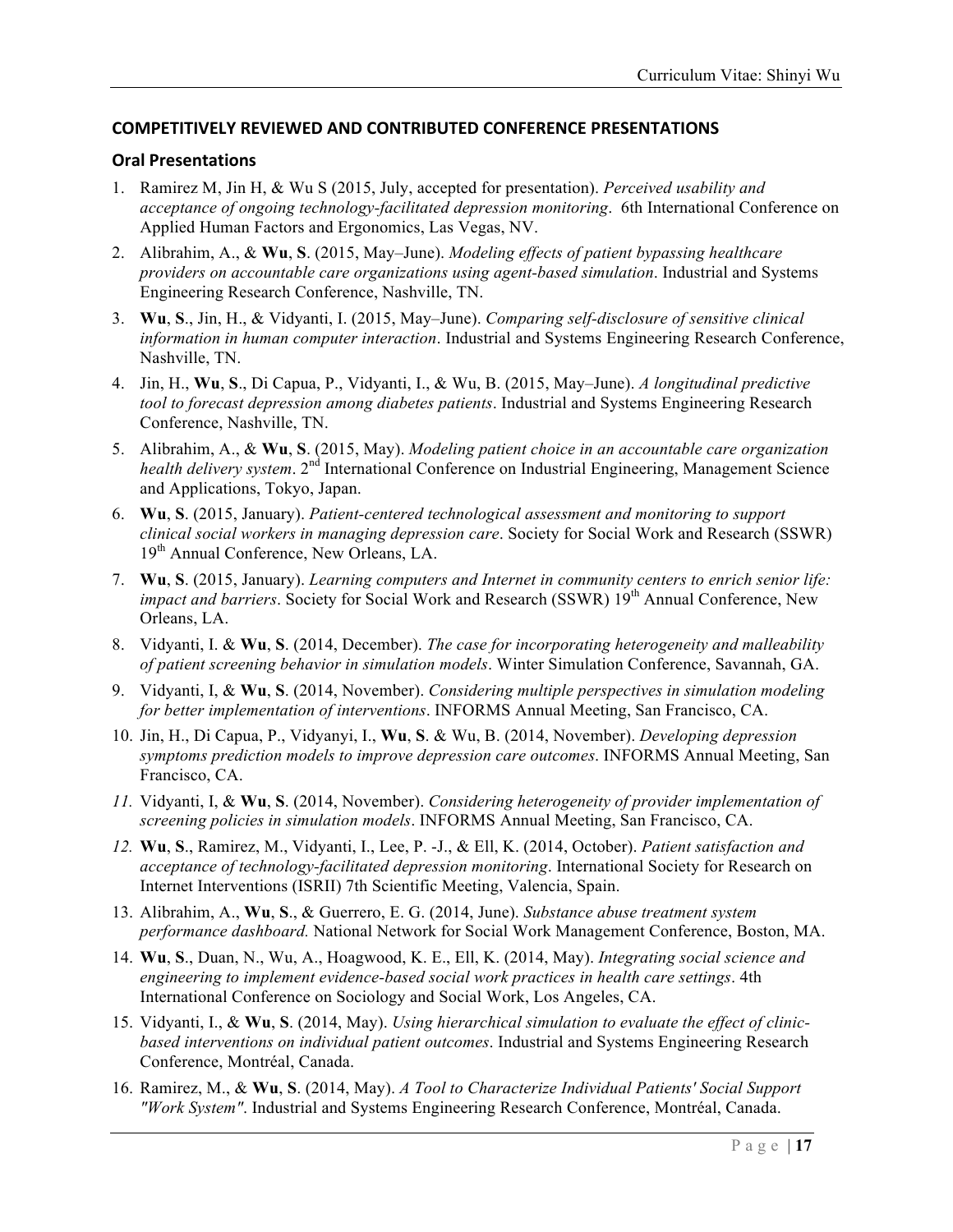- 17. Alibrahim, A., & **Wu**, **S**. (2014, May). *Performance Dashboard for Substance Abuse Prevention and Control Treatment Programs*. Industrial and Systems Engineering Research Conference, Montréal, Canada.
- 18. **Wu**, **S**. (2014, April). *Amalgamating disease management registry and automated telephonic assessment to improve depression and diabetes care.* NIMH Conference on Mental Health Services Research (MHSR), Bethesda, MD.
- 19. Di Capua P, & **Wu**, **S**. (2014, March). *Provider reactions to an automated telephone tool to screen and monitor depression in primary care*. Conference on Systems Engineering Research (CSER), Los Angeles, CA.
- 20. Jin, H., **Wu**, **S**., Vidyanti, I., Chou, C., Lee, P., & Ell, K. (2013, October). Using propensity scores to evaluate an eHealth technology for depression care. INFORMS Annual Meeting, Minneapolis, MN.
- 21. Liu, P., & **Wu**, **S**. (2013, June). *An agent-based model to study accountable care organizations*. INFORMS Healthcare 2013, Chicago, IL.
- 22. **Wu**, **S**., Ell, K., Vidyanti, I., Liu, P., Hawkins, C., & Ramirez, M. (2013, May). *Better and safer depression care through systems engineering and technology*. Industrial and Systems Engineering Research Conference, San Juan, Puerto Rico.
- 23. Fei, L., & **Wu**, **S**. (2013, May). *Investigate relationship between EHR design, implementation and physician work impact*. Industrial and Systems Engineering Research Conference, San Juan, Puerto Rico.
- 24. Ramirez, M., & **Wu**, **S**. (2013, May). Performance dashboard for management of diabetes in primary care. Industrial and Systems Engineering Research Conference. San Juan, Puerto Rico.
- 25. Vidyanti, I., & **Wu**, **S**. (2013, May). *Simulation model with nested design to evaluate multi-level screening strategies*. Industrial and Systems Engineering Research Conference, San Juan, Puerto Rico.
- 26. Vidyanti, I., & **Wu**, **S**. (2013, May). *Incorporating human behavior in simulation models for screening strategies evaluation*. Industrial and Systems Engineering Research Conference, San Juan, Puerto Rico.
- 27. **Wu**, **S**., Ell, K., Vidyanti, I., Liu, P., Hawkins, C., & Ramirez, M. (2013, May). *Delivering better and safer depression care with automated eHealth technology*. International Society for Research on Internet Interventions (ISRII) 6th Scientific Meeting, Chicago, IL.
- 28. **Wu**, **S**., Ell, K., Guterman, J., Hawkins, C., Liu, P., Mendez, E., & Vidyanti, I. (2012, October*). Is automatic telephonic assessment reliable and valid for depression screening and monitoring*? INFORMS Annual Meeting, Phoenix, AZ.
- 29. **Wu**, **S**., Ell, K., Guterman, J., Hawkins, C., Lee, P., Liu, P., & Vidyanti, I. (2012, October). *Technology-enhanced care management reduces depression among minority diabetics: Preliminary findings*. INFORMS Annual Meeting, Phoenix, AZ.
- 30. Vidyanti, I., & **Wu**, **S**. (2012, October). *Robust design of a cost-effective diabetic retinopathy screening program with design of experiments*. INFORMS Annual Meeting, Phoenix, AZ.
- 31. Liu, P., & **Wu**, **S**. (2012, October). *A multi-agent system model to study US health system*. INFORMS Annual Meeting, Phoenix, AZ.
- 32. Hawkins, C., & **Wu**, **S**. (2012, October). *A system model for implementing and sustaining evidencebased healthcare practice*. INFORMS Annual Meeting, Phoenix, AZ.
- 33. Vidyanti, I., & **Wu**, **S**. (2012, June). *Access, acculturation, and self-care as determinants of compliance with diabetic retinopathy eye screening*. AcademyHealth Annual Research Meeting, Orlando, FL.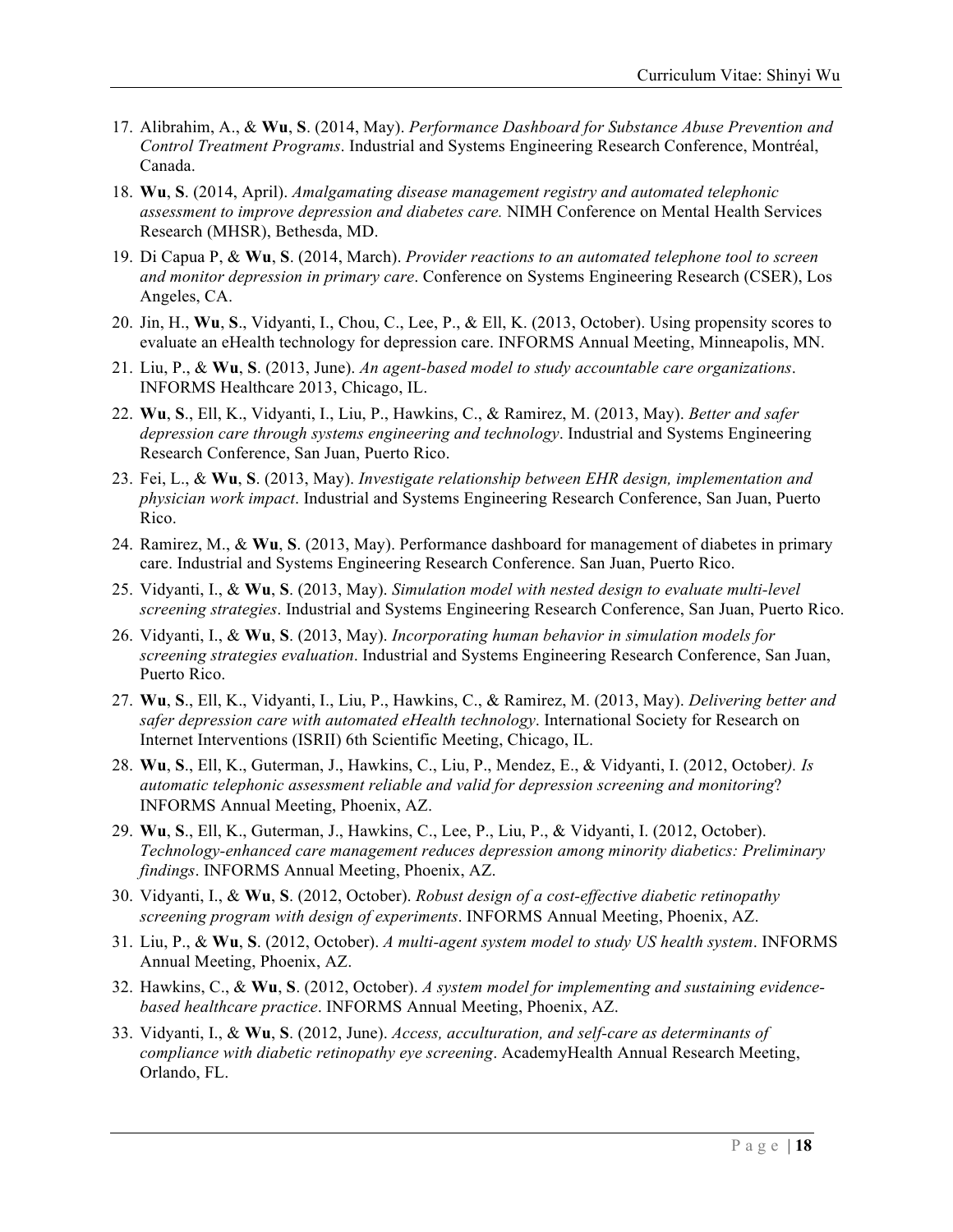- 34. Vidyanti, I., & **Wu**, **S**. (2012, May). *Spatial modeling of noncompliance with diabetic retinopathy screening in California*. Industrial and Systems Engineering Research Conference, Orlando, FL.
- 35. Ramirez, M., & **Wu**, **S**. (2012, May). *Long-term cost-effectiveness of treating depression for diabetes patients*. Industrial and Systems Engineering Research Conference, Orlando, FL.
- 36. Liu, P., & **Wu**, **S**. (2012, May). *An agent-based simulation model to study accountable care organizations*. Industrial and Systems Engineering Research Conference, Orlando, FL.
- 37. Hawkins, C., & **Wu**, **S**. (2012, May). *Framework for implementing best practice in military health*. Industrial and Systems Engineering Research Conference, Orlando, FL.
- 38. Vidyanti, I., & **Wu**, **S**. (2012, May). *Integrated simulation modeling for screening of diabetic retinopathy*. Industrial and Systems Engineering Research Conference, Orlando, FL.
- 39. Liu, P., & **Wu**, **S**. (2011, November). *An agent-based model approach to study accountable care organization*. INFORMS Annual Meeting, Charlotte, NC.
- 40. Vidyanti, I., & **Wu**, **S**. (2011, November). *Integrated simulation modeling for screening of diabetic retinopathy*. INFORMS Annual Meeting, Charlotte, NC.
- 41. Vidyanti, I., **Wu**, **S**., Kesselman C. (2010, December). *Designing a robust and cost-effective screening strategy for diabetic retinopathy using simulation coupled with design of experiments*. IEEE International Conference on Industrial Engineering and Engineering Management (IEEM), Macau, China.
- 42. Crosson, J. S., Etz, R. S., **Wu**, **S**., Straus, S. G., Eisenman, D., Danna-Lynch, K., Jackson, C., & Bell, D. S. (2010, November). *Implementing electronic prescribing in primary care practice*. North American Primary Care Research Group Annual Meeting, Seattle, WA.
- 43. **Wu**, **S**., & Hawkins, C. (2010, November). *A survey of the unintended consequences of implementing health information technology*. INFORMS Annual Meeting, Austin, TX.
- 44. Palen, T., Koppel, R., & **Wu**, **S**. (2010, September). *Avoiding unintended consequences in HIT implementations*. Epic Systems Users's Group Meeting, Madison, WI.
- 45. **Wu**, **S**., Kesselman, C., & Vidyanti, I. (2010, June). *Two-level modeling for economic evaluation of diabetic retinopathy telescreening*. Institute of Industrial Engineers Annual Research Conference, Cancun, Mexico.
- 46. **Wu**, **S**., Belson, D., Liu, P., & Seiden, D. S. (2010, June). *Application of lean principles to improve congestive heart failure care*. Institute of Industrial Engineers Annual Research Conference, Cancun, Mexico.
- 47. **Wu**, **S**., & Xie, Y. (2010, June). *Workflow study of electronic referral system*. Institute of Industrial Engineers Annual Research Conference, Cancun, Mexico.
- 48. **Wu**, **S**., Shi, Y., Cohen, D., & Pearson, M. (2009, November). *Cost-effectiveness of physical activity interventions: Analysis from a systematic review.* 137<sup>st</sup> Annual Meeting of the American Public Health Association, Philadelphia, PA.
- 49. **Wu**, **S**., Pearson, M. L., Coleman, C., Austin, B. T., & Wagner, E. (2009, September). *Assessing a practice coach intervention for improving chronic care in safety net organizations*. Agency for Healthcare Research and Quality Annual Meeting, Bethesda, MD.
- 50. **Wu**, **S**., Pearson, M. L., Smith, L., Behal, R., Cerese, J., & Cuny, J. (2009, September). *Implementing process redesign strategies for improving hospital care*. Agency for Healthcare Research and Quality Annual Meeting, Bethesda, MD.
- 51. **Wu**, **S**., Shi, Y., Cohen, D., & Pearson, M. (2009, June). *How does measurement method matter in evaluating physical activity promotion interventions*? *A systematic review and meta analysis*. International Conference on Diet and Activity Methods (ICDAM7), Washington, DC.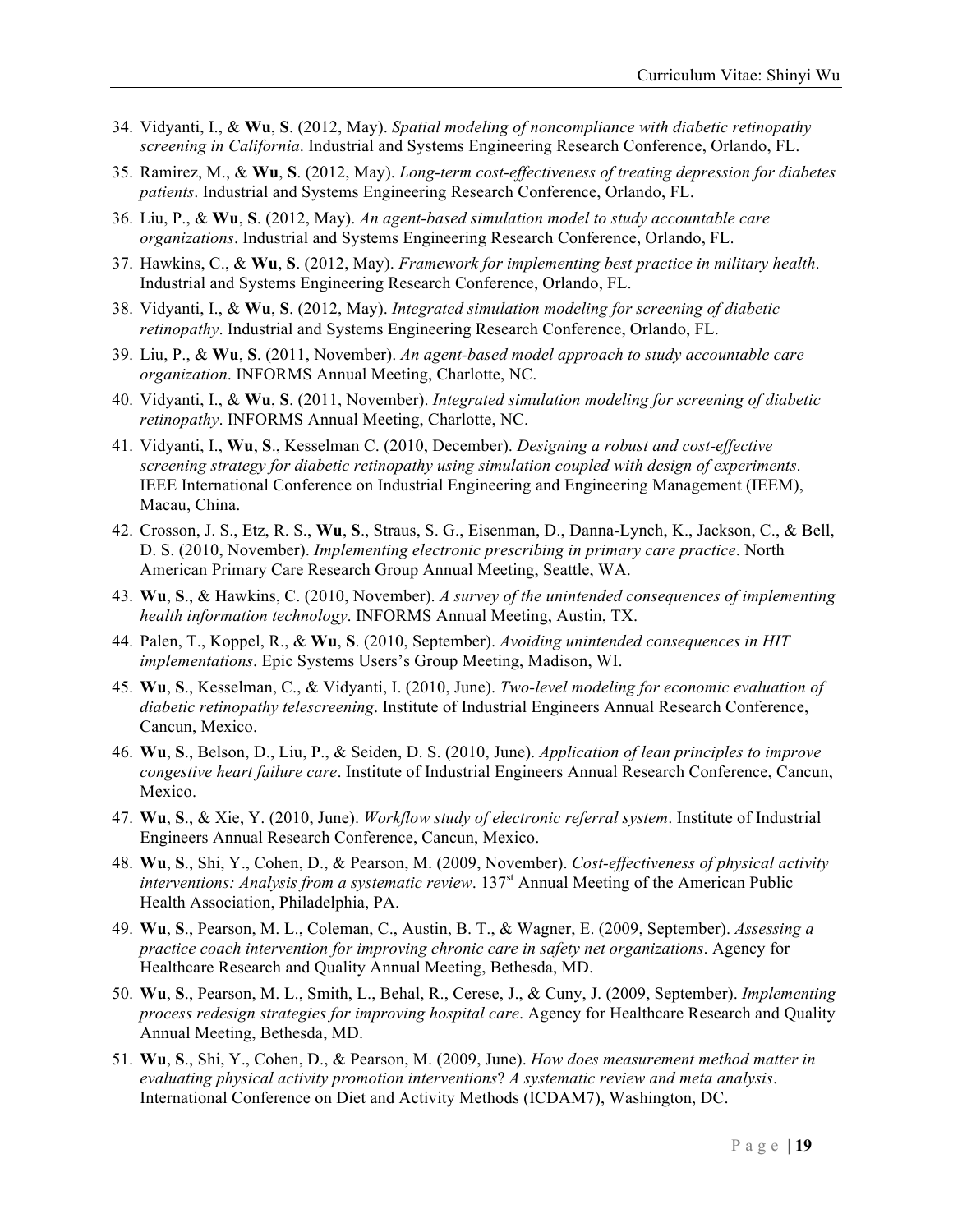- 52. **Wu**, **S**., Coleman, C., & Pearson, M. L. (2009, May). *Coaching primary care practice teams for improving chronic illness care*. Institute of Industrial Engineers Annual Conference and Expo, Miami, FL.
- 53. **Wu**, **S**. (2006, November). *Tools for efficient allocation of fall-prevention resources*. Gerontological Society of America Annual Meeting, Dallas, TX.
- 54. **Wu**, **S**., Kramer, B. J., Sarkisyan, S., & Overton, A. (2005, November). *Is an infrastructure in place to support fall prevention in California*? Gerontological Society of America Annual Meeting, Orlando, FL.
- 55. **Wu**, **S**., Pearson, M. L., Shortell, S. M., Marsteller, J. A., Lin, M., & Keeler, E. B. (2005, June). *CCM implementation and patient perceived self-management support for their chronic illness*. AcademyHealth 22nd Annual Research Meeting, Boston, MA.
- 56. **Wu**, **S**., Ma, S., Duan, N., Lee, S. J., Seiden, D., Newman, P. A., & Cunningham, W. (2005, June). *Comparison of doctor's influence in patient's willingness-to-participate in HIV vaccine trial and post-trial vaccine acceptability*. National HIV Prevention Conference, sponsored by Centers for Disease Control and Prevention, Atlanta, GA.
- 57. **Wu**, **S**., Ma, S., Duan, N., Lee, S. J., Seiden, D., Newman, P. A., & Cunningham, W. (2005, June). *How doctors may influence HIV vaccine trial participation: From patients' perspectives*. National HIV Prevention Conference, sponsored by Centers for Disease Control and Prevention, Atlanta, GA.
- 58. **Wu**, **S**., Pearson, M. L., & Keeler, E. B. (2005, May). *How effective is the collaborative approach to improve chronic care*? Institute of Industrial Engineers Annual Conference and Expo, Atlanta, GA. (Selected as opening plenary for health care system track)
- 59. **Wu**, **S**., Pearson, M. L., Shortell, S. M., Mendel, P. J., Marsteller, J. A., Lin, M., & Keeler, E. B. (2005, February). *Sustainability and spread of chronic illness improvement*. Health Services Research and Development National Meeting, Baltimore, MD.
- 60. **Wu**, **S**., Pearson, M. L., Shortell, S. M., Mendel, P. J., Marsteller, J. A., Lin, M., & Keeler, E. B. (2004, July). *Sustainability and spread of chronic illness care improvement*. Translating Research into Practice Conference, Agency for Healthcare Research and Quality, Washington, DC.
- 61. Pearson, M. L., **Wu**, **S**., Shortell, S. M., Mendel, P. J., Marsteller, J. A., Lin, M., & Keeler, E. B. (2004, July). *Effective implementation of chronic illness care improvement*. Translating Research into Practice Conference, Agency for Healthcare Research and Quality, Washington, DC.
- 62. **Wu**, **S**., Pearson, M. L., Shortell, S. M., Mendel, P. J., Marsteller, J. A., Lin, M., & Keeler, E. B. (2004, June). *Sustainability and spread of chronic illness care improvement*. AcademyHealth  $21<sup>th</sup>$ Annual Research Meeting, San Diego, CA.
- 63. Pearson, M. L., **Wu**, **S**., Shortell, S. M., Mendel, P. J., Marsteller, J. A., Lin, M., & Keeler, E. B. (2004, June). *Effective implementation of chronic illness care improvement*. AcademyHealth  $21<sup>th</sup>$ Annual Research Meeting, San Diego, CA. (Selected as Most Outstanding Abstract)
- 64. Marsteller, J. A., Shortell, S. M., Lin, M., Pearson, M. L., **Wu**, **S**., Mendel, P. J., Cretin, S., & Rosen, M. (2004, June). *The role of perceived team effectiveness in improving chronic illness care*. AcademyHealth 21<sup>th</sup> Annual Research Meeting, San Diego, CA.
- 65. Lin, M., Shortell, S. M., Marsteller, J. A., Keeler, E. B., Mendel, P., Pearson, M. L., **Wu**, **S**., & Rosen, M. (2004, June). *Motivation to improve quality disease care in three quality improvement collaboratives*. AcademyHealth 21<sup>th</sup> Annual Research Meeting, San Diego, CA.
- 66. Cohen, D. A., **Wu**, **S**., & Farley, T. A. (2003, November). *Maximizing the benefit: A tool to prioritize HIV prevention interventions using cost-effectiveness.* 131<sup>st</sup> Annual Meeting of the American Public Health Association, San Francisco, CA.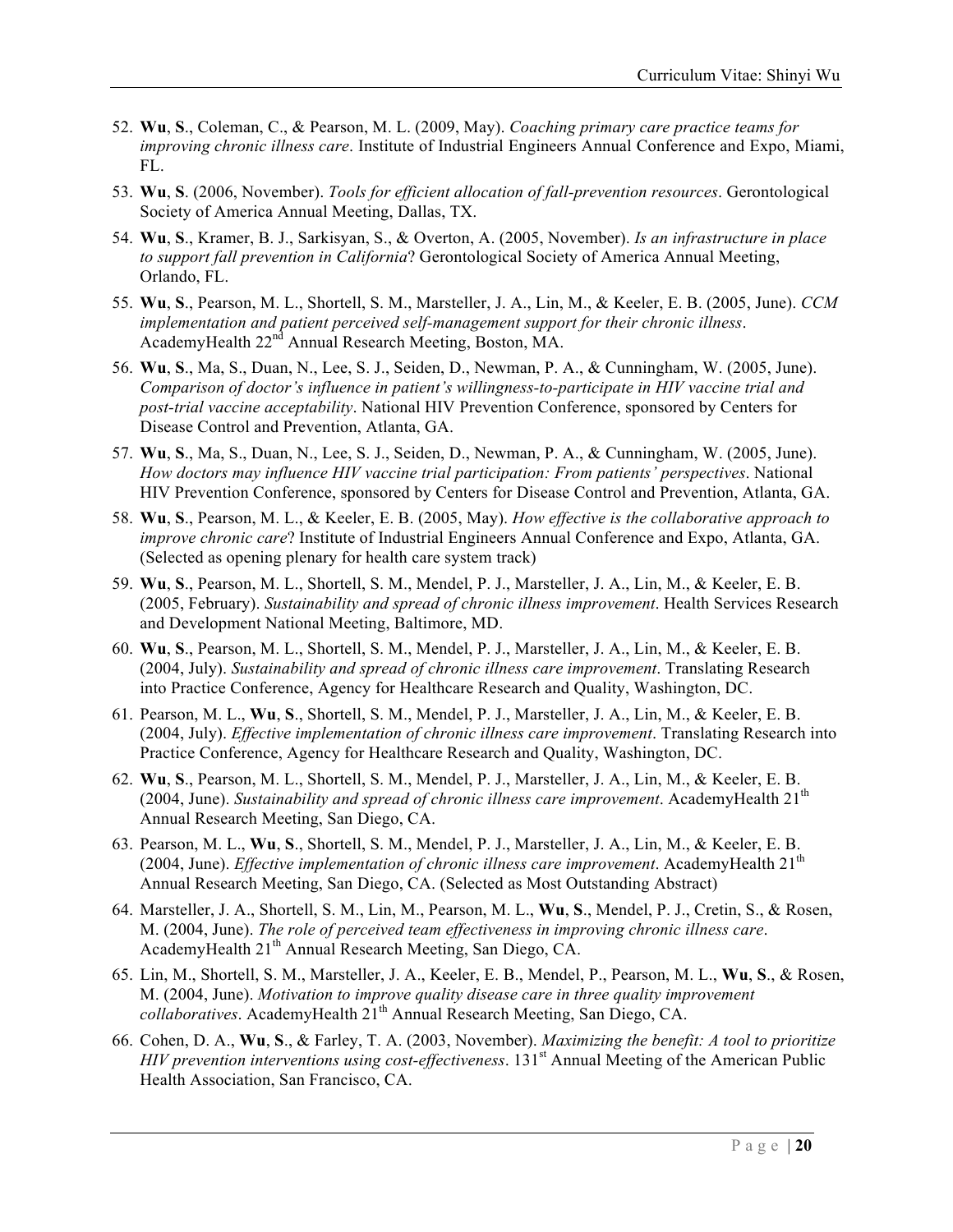- 67. Cohen, D. A., **Wu**, **S**., & Farley, T. A. (2003, July). *Maximizing the benefit: Estimating the relative cost-effectiveness of HIV prevention interventions*. Meeting of the International Society for Sexually Transmitted Disease Research, Ottawa, Canada.
- 68. Cohen, D. A., **Wu**, **S**., & Farley, T. A. (2003, July). *Maximizing the benefit: A tool to prioritize HIV prevention interventions using cost-effectiveness*. National HIV Prevention Conference, sponsored by Centers for Disease Control and Prevention, Atlanta, GA.
- 69. Pearson, M. L., **Wu**, **S**., Schaefer, J., Bonomi, A. E., Shortell, S. M., & Keeler, E. B. (2003, June). *Assessing the implementation of the chronic care model in quality improvement collaboratives*. AcademyHealth 20<sup>th</sup> Annual Research Meeting, Nashville, TN.
- 70. Cohen, D. A., **Wu**, **S**., & Farley, T. A. (2002, September). *Prioritizing HIV prevention interventions using cost-effective analysis: A hands-on workshop*. Sixth Annual United States Conference on AIDS, Anaheim, CA.
- 71. Joyce, G. F., **Wu**, **S**., Preston, J. A., Rebenstein, L. Z., & Shekelle, P. G. (2001, October). *A costbenefit analysis of the Medicare stop smoking program.* 129<sup>th</sup> Annual Meeting of the American Public Health Association, Atlanta, GA.
- 72. **Wu**, **S**., & Sainfort, F. (2000, June). *A systematic analysis of the effects of patient-centered care on patient outcomes*. Association for Health Services Research Annual Meeting, Los Angeles, CA.
- 73. **Wu**, **S**., & Sainfort, F. (1998, October). *Relationships between physician job attitudes, encounter behaviors & patient outcomes*. INFORMS Annual Meeting, Seattle, WA.

#### **Poster Presentations**

- 1. **Wu**, **S**., Ramirez, M., & Jin, H. (2015, June, accepted for presentation). *Patient acceptance of remote depression monitoring using automated technology*. AcademyHealth Annual Research Meeting, Minneapolis, MN.
- 2. Jin, H., **Wu**, **S**., & Di Capua, P. (2015, June, accepted for presentation). *Depression among patients with diabetes: developing a screening policy based on clinical forecasting*. AcademyHealth Annual Research Meeting, Minneapolis, MN.
- 3. Alibrahim, A., & **Wu**, **S**. (2015, June, accepted for presentation). *Patient bypass modeling in an accountable care organization health delivery system: an agent-based simulation*. AcademyHealth Annual Research Meeting, Minneapolis, MN.
- 4. Jin, H., & **Wu**, **S**. (2014, July). *Developing depression symptoms prediction models to improve depression care outcomes: Preliminary results.* 2nd International Conference on Big Data and Analytics in Healthcare, Singapore.
- 5. Ramirez, M, & **Wu**, **S**. (2014, May). *Promoting physical activity through phone messaging and social network*. UCLA Grand Round Program in Neurology on Health Services Research, Los Angeles, LA.
- 6. Wu, B. W., Di Capua, P., & **Wu**, **S**. (2014, April). *Technology-facilitated depression care management among prodominantly Latino diabetes patients within a public safety net care system: Provider perspective*. ASCI/AAP Joint Meeting held with the American Physician Scientists Association.
- 7. Vidyanti, I, & **Wu**, **S**. (2013, June). *Preliminary evaluation of a novel suicidal alert response system within an automated telephonic assessment and monitoring system for depression care management*. AcademyHealth 30<sup>th</sup> Annual Research Meeting, Baltimore, Baltimore, MD.
- 8. **Wu**, **S**., Ell, K., Guterman, J., Lee, P. J., Vidyanti, I., Hawkins, C., & Liu, P. (2012, October). *An automated telephonic screening and monitoring system for depression care management:*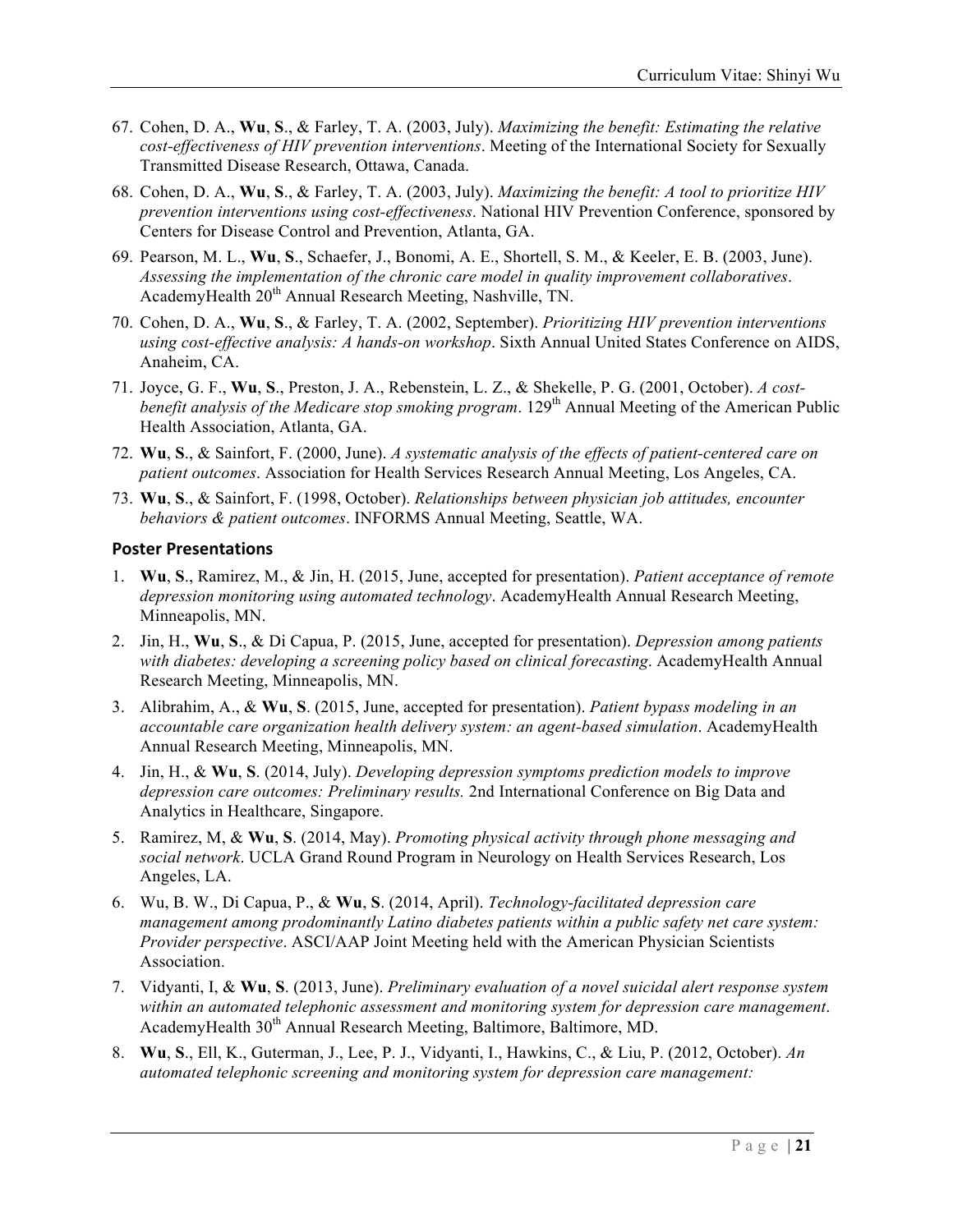*Preliminary findings from a clinical trial*. 34th Annual Meeting of the Society for Medical Decision Making, Phoenix, AZ.

- 9. Hawkins, C., & **Wu**, **S**. (2012, July). *Framework for implementing best practice for CLABSI reduction*. Improvement Science Summit, Summer Institutes on Evidence-Based Quality Improvement, San Antonio, TX.
- 10. **Wu**, **S**., Ell, K., Guterman, J., Vidyanti, I., Hawkins, C., & Liu, P. (2012, June). *Automated telephonic screening and monitoring of depression in safety-net clinics*. AcademyHealth 29<sup>th</sup> Annual Research Meeting, Orlando, FL.
- 11. **Wu**, **S**., Liu, L., & Belson, D. (2011, June). *Apply lean principles to improve hospital congestive heart failure care.* AcademyHealth 28<sup>th</sup> Annual Research Meeting, Seattle, WA.
- 12. **Wu**, **S**., Liu, L., & Belson, D. (2011, June). *Lean implementation and organizational capacity for change*. AcademyHealth 28th Annual Research Meeting, Seattle, WA, June 10-13, 2011.
- 13. Vidyanti, I., & **Wu**, **S**. (2011, June). *Modeling noncompliance of diabetic retinopathy screening for evaluation of health clinics locations in California.* AcademyHealth 28<sup>th</sup> Annual Research Meeting, Seattle, WA.
- 14. Hawkins, C., & **Wu**, **S**. (2011, February). *Internet survey of unintended consequences of implementing healthcare information technology*. Society for Health Systems Conference and Expo, Orlando, FL.
- 15. Xie, Y., & **Wu**, **S**. (2011, February). *Assessing business case of an electronic referral system*. Society for Health Systems Conference and Expo, Orlando, FL.
- 16. Hawkins, C., & **Wu**, **S**. (2010, May). *A survey of unintended consequences of implementing health information technology*. Healthcare Systems Engineering Research and Education Leadership Workshop, sponsored by the National Science Foundation, Fayetteville, AR.
- 17. Vidyanti, I., **Wu**, **S**., & Kesselman, C. (2010, January). *Two-level modeling for economic evaluation of diabetic retinopathy telescreening*. Information Sciences Institute Symposium, Marina Del Rey, CA.
- 18. **Wu S,** Pearson, M. L., Coleman, C., Austin, B. T., & Wagner, E. (2009, June). *Assessing a practice coach intervention for improving chronic care in safety net organizations.* AcademyHealth 26<sup>th</sup> Annual Research Meeting, Chicago, IL.
- 19. **Wu**, **S**., Pearson, M. L., Smith, L., Behal, R., Cerese, J., & Cuny, J. (2009, June). *Implementing process redesign strategies for improving hospital care.* AcademyHealth 26<sup>th</sup> Annual Research Meeting, Chicago, IL.
- 20. Coleman, C., **Wu**, **S**., Pearson, M. L., Austin, B. T., Brach, C., Jameson, W. J., & Wagner, E. (2008, June). *Learning chronic care and business strategies in the safety net*. AcademyHealth 25<sup>th</sup> Annual Research Meeting, Washington, Washington, DC.
- 21. Chaudhry, B., Wang, J., **Wu**, **S**., Maglione, M., Mojica, W., Roth, E., Rolon, C., Morton, S., Keeler, E., & Shekelle, P. (2005, June). *The effect of health information technology on efficiency and quality: A systematic review*. AcademyHealth 22nd Annual Research Meeting, Boston, MA.
- 22. **Wu**, **S**., Ma, S., Duan, N., Lee, S. J., Seiden, D., Newman, P. A., & Cunningham, W. (2005, June). *Relationship between desire to talk to doctor, trust in doctor, and willingness-to-participate in HIV vaccine trials*. AcademyHealth 22nd Annual Research Meeting, Boston, MA.
- 23. **Wu**, **S**., Cohen, D. A., & Farley, T. A. (2004, October). *Practical use of cost-effectiveness for community planning of HIV prevention.* Society for Medical Decision Making 26<sup>th</sup> Annual Meeting, Atlanta, GA.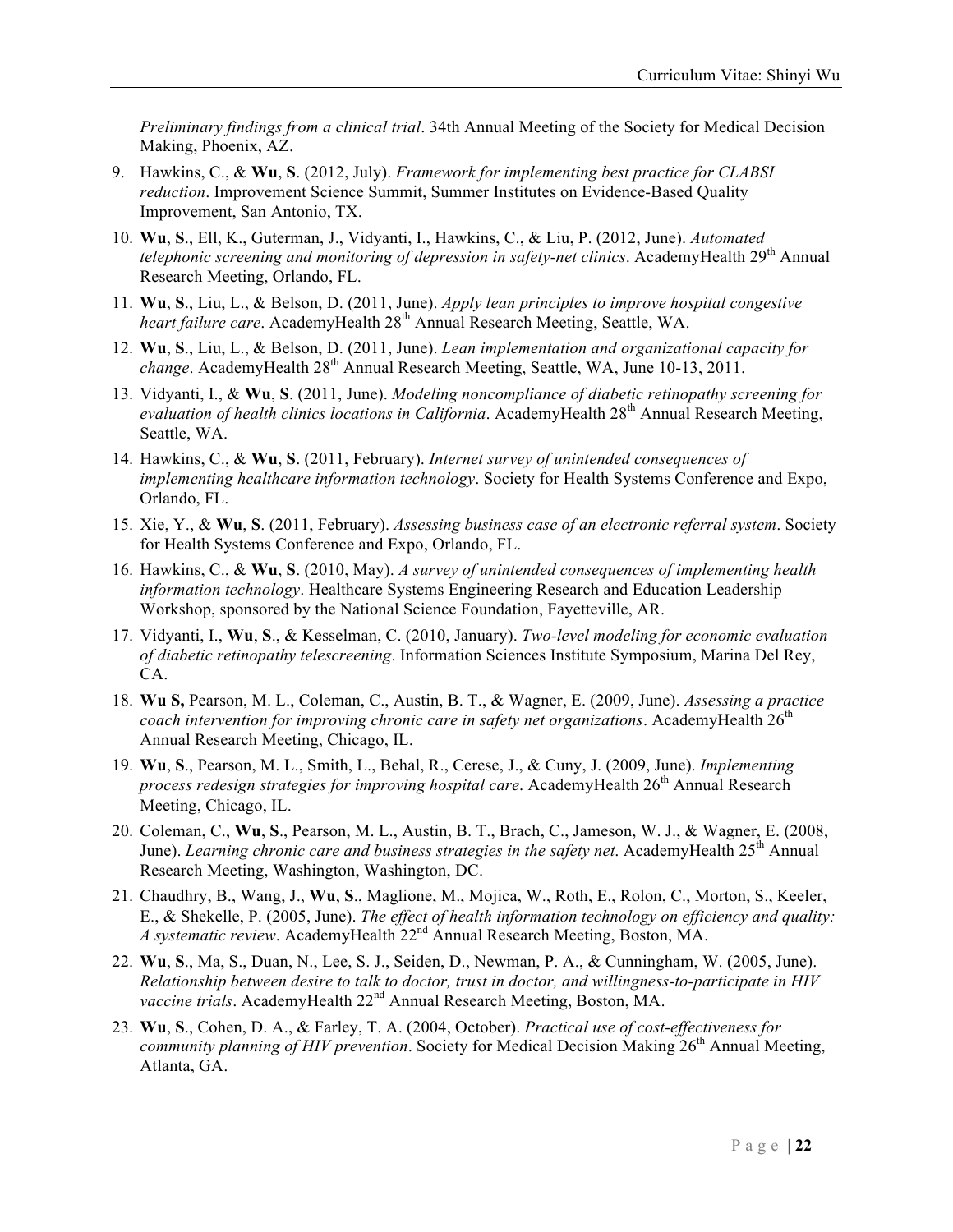- 24. **Wu**, **S**., Cohen, D. A., & Farley, T. A. (2004, July). *Maximizing the benefit: A decision-support tool using cost-effectiveness to prioritize HIV prevention interventions*. International AIDS Conference of International AIDS Society, Bangkok, Thailand.
- 25. Meredith, L. S., Unützer, J., Mendel, P. J., Pearson, M. L., **Wu**, **S**., & Keeler, E. B. (2004, June). *Success of implementation and maintenance of quality improvement for depression*. AcademyHealth 21<sup>th</sup> Annual Research Meeting, San Diego, CA.
- 26. **Wu**, **S**., Cohen, D. A., & Farley, T. A. (2004, February). *Maximizing the benefit: A decision-support tool to prioritize HIV prevention interventions using cost-effectiveness*. Universitywide AIDS Research Program 6<sup>th</sup> Conference on AIDS Research in California, Los Angeles, CA.
- 27. **Wu**, **S**., Seiden, D. A., Duan, N., & Newman, P. A. (2004, February). *Applying quality management for successful HIV survey research (Project VIBE)*. Universitywide AIDS Research Program 6<sup>th</sup> Conference on AIDS Research in California, Los Angeles, CA.
- 28. **Wu**, **S**., Shekelle, P., Rubenstein, L., Maglione, M., Chang, J., Majica, W., & Morton, S. (2003, October). *Cost-effectiveness of falls prevention as a healthy aging intervention*. Society for Medical Decision Making 25<sup>th</sup> Annual Meeting, Chicago, IL.
- 29. **Wu**, **S**., Tomar, R. H., & Sainfort, F. (1997, October). *A simulation model of type 1 diabetes progression to study cost-effectiveness of alternative treatment strategies*. Wisconsin Health Services Research Conference, Madison, WI.

### **INVITED TALKS**

- 1. **Wu**, **S**., & Belson, D. (2015, May). Operations Research and Its Applications in Healthcare. Presentation in the VA HSR&D Center of Innovation Works in Progress Seminar Series, Los Angeles, CA.
- 2. **Wu**, **S**. (2015, April). Designing mHealth to Facilitate Evidence-based Depression Care-management. Presentation in the seminar of Designing mHealth for Racial and Ethnic Minority Populations of USC mHealth Collaboratory, Los Angeles, CA.
- 3. **Wu**, **S**. (2015, March). Quality Improvement Methods for Health Care. Presentation in a session of Southern California Implementation and Improvement Science Symposium, Los Angeles, CA.
- 4. **Wu**, **S**. (2014, June). Learning computers among older population; Experiences learned from the evaluation of San Francisco Broadband Technology Opportunities Program (SF-BTOP). Presentation at a seminar of the Department of Social Work, National Taiwan University, Taipei, Taiwan.
- 5. **Wu**, **S**. (2014, June). Applying industrial and systems engineering methods to identify solutions for social work policy. Presentation at a graduate student seminar of the Industrial and Systems Engineering Department, Chung Yuan Christian University, Chung-Li, Taiwan.
- 6. **Wu**, **S**. (2014, April). Harnessing technology for evidence-based depression care implementation to reduce disparities. Presentation at a seminar of USC Center for Interactive Medic Technologies in Healthcare (CIMTH), Los Angeles, CA.
- 7. **Wu**, **S**. (2013, September). A systems+IT approach to accelerate adoption of depression care in safety-net diabetes clinics: A comparative effectiveness trial. Presentation at a cyber seminar of VA Center for Implementation Practice and Research Support, Los Angeles, CA. http://www.hsrd.research.va.gov/for\_researchers/cyber\_seminars/archives/739-notes.pdf
- 8. **Wu**, **S**. (2013, August). Quality of care and depression care management. Presentation at retreat on Innovation in Healthcare Delivery, Los Angeles County/University of Southern California, Los Angeles, CA.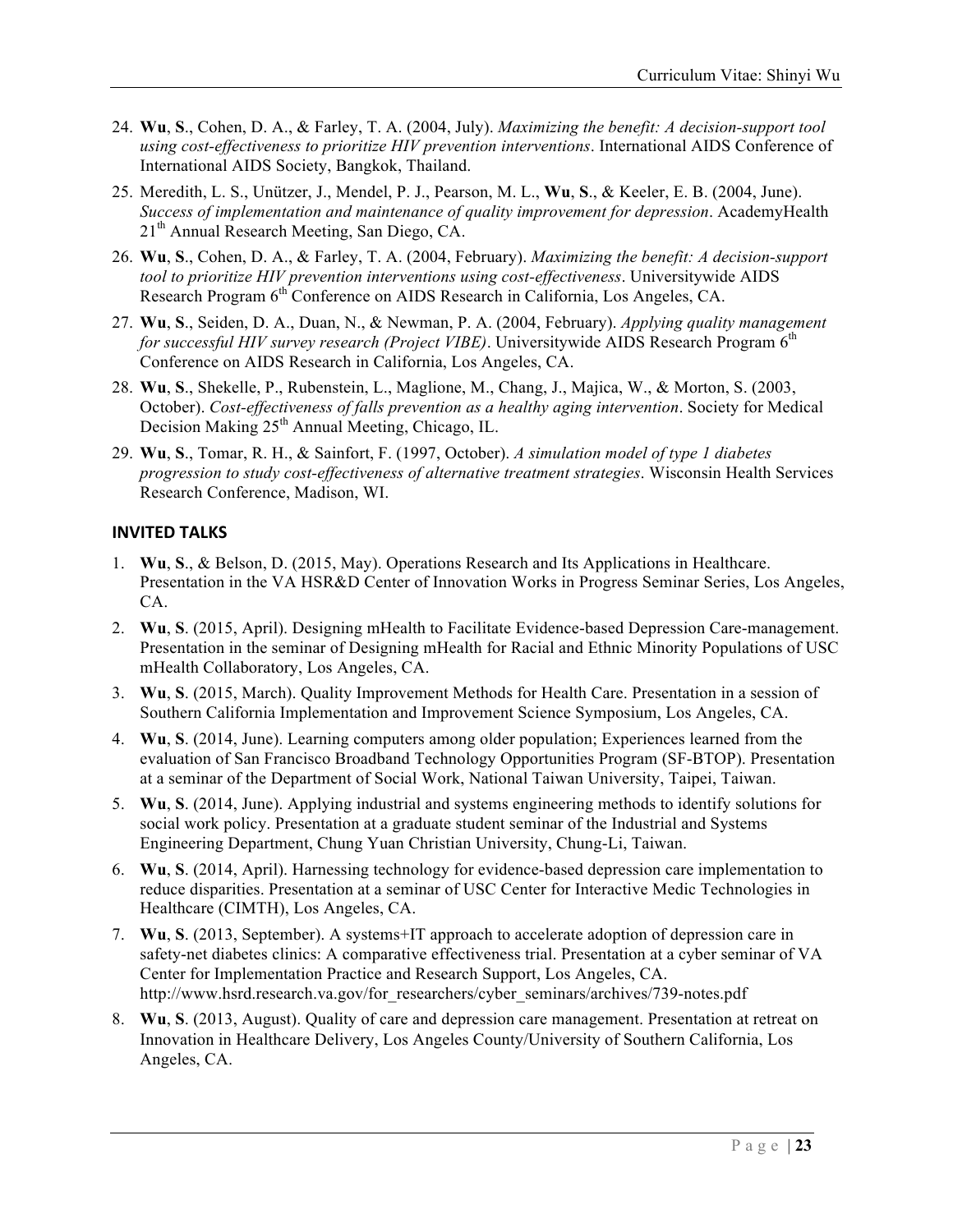- 9. **Wu**, **S**. (2013, January). Chronic care model, its evaluation, and subsequent studies. Presentation at informational hearing on Improving Outcomes through the Patient Centered Medical Home, Assembly Committee on Health, Assembly California Legislature, Sacramento, CA.
- 10. **Wu**, **S**. (2010, April). Reaping the performance incentives of HIT: Evidence, challenges, and lessons learned. Presentation at a national stakeholder summit on Setting a Quality Improvement Research Agenda to Leverage HIT/HIM in Rural America, Alexandria, VA.
- 11. **Wu**, **S**. (2008, August). Identifying, disseminating, and implementing best practices: Examples in health services research. Presentation at Institute of European and American Studies, Academia Sinica, Taipei, Taiwan.
- 12. **Wu**, **S**. (2007, December). Fall prevention among older people: Practice and policy. Presentation at workshop on Quality of Care, Tainan Union of Nurses Association & Tainan Hospital, Department of Health, Executive Yuan, Tainan, Taiwan.
- 13. **Wu**, **S**. (2007, December). The chronic care model: Better care approach for the 21<sup>st</sup> century. Presentation at workshop on Quality of Care, Tainan Union of Nurses Association & Tainan Hospital, Department of Health, Executive Yuan, Tainan, Taiwan.
- 14. **Wu**, **S**. (2007, December). Identifying, disseminating, and implementing best practices in health care. Presentation at forum on Quality of Care, Chinese Society for Quality, Taipei, Taiwan.
- 15. **Wu**, **S**. (2007, December). Identifying, disseminating, and implementing best practices in health care. Presentation to Industrial Engineering Department, Chung Yuan Christian University, Chung-Li, Taiwan.
- 16. **Wu**, **S**. (2007, October). The chronic care model: Better care approach for the 21<sup>st</sup> century. Presentation to Epstein Department of Industrial and Systems Engineering, University of Southern California, Los Angeles, CA.
- 17. **Wu**, **S**. (2007, September). The chronic care model: Better care approach for the 21<sup>st</sup> century. Presentation at the annual leadership conference of California Medical Association, Los Angeles, CA.
- 18. **Wu**, **S**. (2007, June). The chronic care model: Better care approach for the 21<sup>st</sup> century. Presentation at Chinese Hospital Association Leadership Program, organized by the Anderson Executive Education Programs, University of California at Los Angeles, Los Angeles, CA.
- 19. **Wu**, **S**. (2007, June). Identifying, disseminating, and implementing best practices. Presentation at a workshop on Best Practices, organized by Office of Quality Improvement, University of Wisconsin Madison, Madison, WI,
- 20. **Wu**, **S**. (2007, May). Reducing the risk of falls and fall-related injuries among older people. Presentation at a workshop on the Social Determinants of Adult Health and Mortality, organized by National Academies of Sciences, Washington, DC.
- 21. **Wu**, **S**. (2007, April). Assessing the implementation of the chronic care model. Presentation to Epstein Department of Industrial and Systems Engineering, University of Southern California, Los Angeles, CA.
- 22. **Wu**, **S**. (2006, May). A look at the future. Presentation at conference on California Senior Injury Prevention, organized by Alameda County Public Health, Center for Injury Prevention, and Senior Injury Prevention Partnership, Orange County, CA.
- 23. **Wu**, **S**. (2006, March). Tools for efficient allocation of fall-prevention resources. Presentation to Center for Health Policy and Center for Primary Care and Outcomes Research, Stanford University, Stanford, CA.
- 24. **Wu**, **S**. (2005, October). Enhancing falls surveillance and community planning activities with a geographic information system–based tool. Presentation at meeting of Fall Prevention Center of Excellence Advisory Board, University of Southern California, Los Angeles, CA.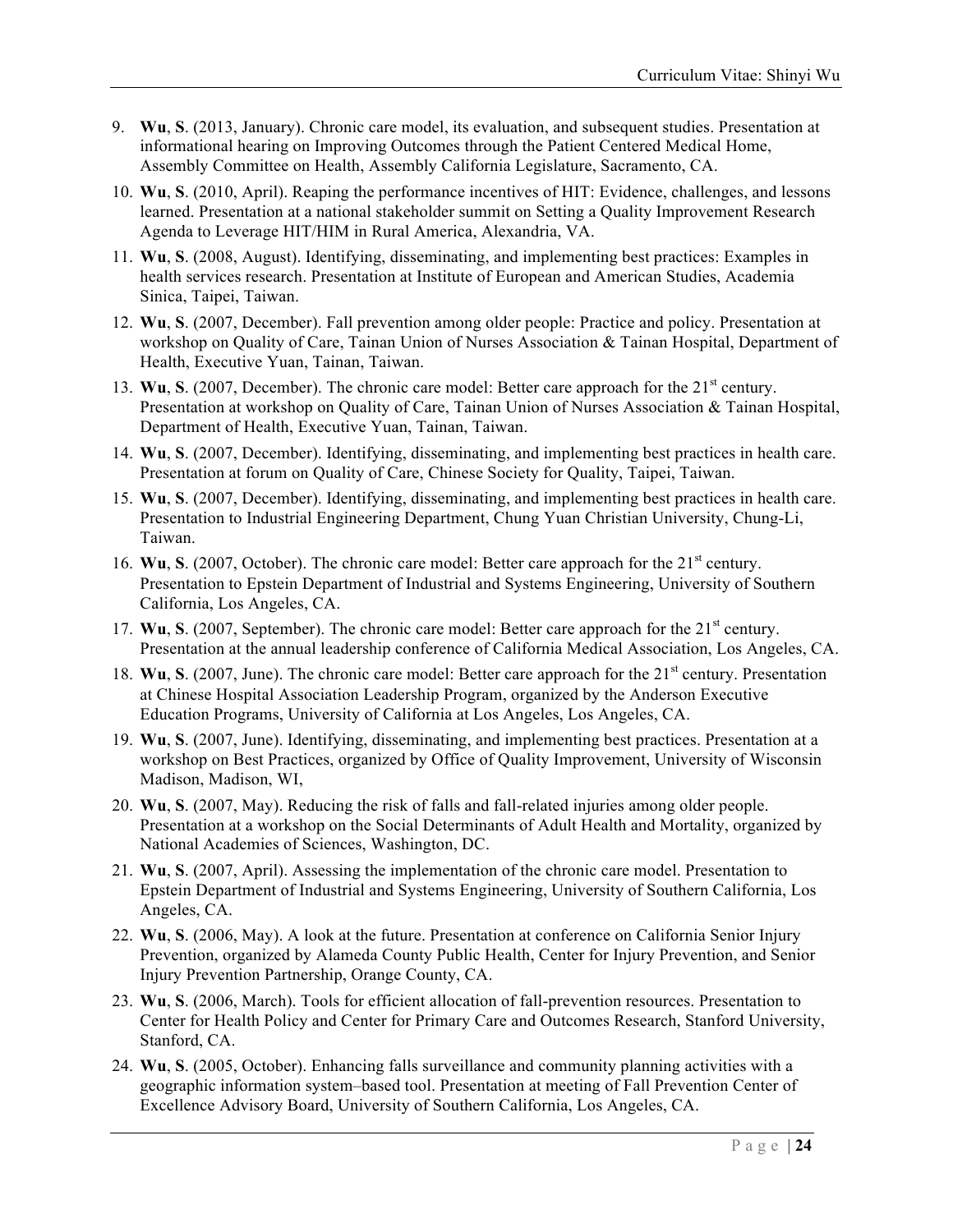- 25. **Wu**, **S**. (2005, June). Transforming healthcare with information technology: Potential benefits, costs, and choices. Presentation to Department of Information Management, Yuan Ze University, Chung-Li, Taiwan.
- 26. **Wu**, **S**. (2005, June). Applications of operations research in health service delivery and policy. Presentation to Department of Industrial Engineering and Engineering Management, National Tsing Hua University, Hsinchu, Taiwan.
- 27. **Wu**, **S**. (2004, September). The collaborative model for chronic illness care improvement and its evaluation. Presentation at the symposium of East Taiwan Cancer Care, Hua-Lien, Taiwan.
- 28. **Wu**, **S**. (2003, November). Applying quality management for successful HIV survey research. Presentation to Community Health and Health Services Research Center, University of California, Los Angeles and the Charles R. Drew University of Medicine and Science, Los Angeles, CA.
- 29. **Wu**, **S**. (2003, February). Medical decision making—Its society, its principles and the current of current trends. Presentation to Community Health and Health Services Research Center, University of California, Los Angeles, CA.
- 30. **Wu**, **S**. (2003, January). Management and improvement of chronic illness care. Presentation to Institute of Hospital and Health Care Administration, National Yang-Ming University, Taiwan.
- 31. **Wu**, **S**. (2002, December). Maximizing the benefit: A priority setting tool for community-planning groups and health departments. Presentation to Centers for Disease Control and Prevention, Atlanta, GA.
- 32. **Wu**, **S**. (2002, December). Cost-effectiveness in HIV prevention planning. Presentataion to Center for HIV Identification, Prevention and Treatment Services, University of California, Los Angeles, CA.
- 33. **Wu**, **S**. (2002, May). A pilot experience of research on research: How we learned, what we learned. Presentation to Collaborative Alcohol Research Center, Charles R. Drew University of Medicine and Science, Los Angeles, CA.
- 34. **Wu**, **S**. (2002, April). A pilot experience of research on research: How we learned, what we learned. Presentation to Community Health and Health Services Research Center, University of California, Los Angeles, CA.
- 35. **Wu**, **S**. (2001, November). Research on research: Quality, productivity, and growth. Presentation to Collaborative Alcohol Research Center, Charles R. Drew University of Medicine and Science, Los Angeles, CA.
- 36. **Wu**, **S**. (1999, December). Applying industrial engineering methodology to improve healthcare quality: Opportunities and examples. Presentation to Community Health and Health Services Research Center, University of California, Los Angeles, CA.

### **COPYRIGHT**

Tomar, R. H., Sainfort, F., **Wu**, **S**., & Lee, S. (1997, March). *Cost effectiveness analysis of glucose test for type 1 diabetes*: *Simulation Model for IDDM Progression and Outcome Assessment.* Computer file. United States Copyright TXU 798-127.

#### **JOURNAL REVIEWS**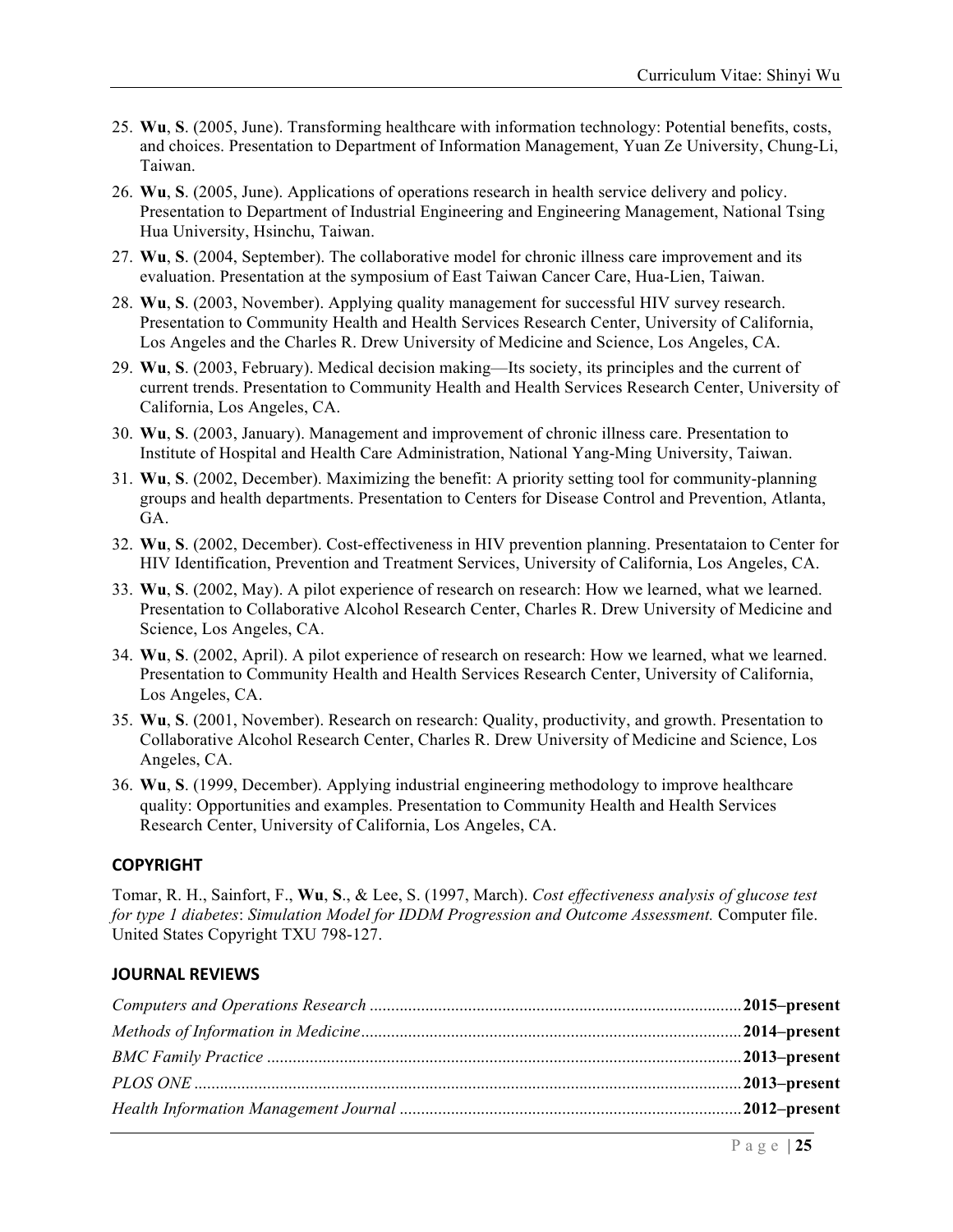### **PROPOSAL REVIEWS**

United States Institute of Peace Research Grant Application, September 2011 National Science Foundation (NSF) Service Enterprise Systems Panel Member, 2011, 2010, 2008 Robert Wood Johnson Foundation Active Living Program, June 2010

### **BOOK AND REPORT REVIEWS**

- Rummler, G. and Brache, A. P. (2011). Improving performance: How to manage the white space on the organization chart (3rd ed.). Hoboken, NJ: Pfeiffer, an imprint of John Wiley & Sons.
- Ma, S., & Sood, N. (2008). Caring for a third of the world's population: Challenges for the health systems of China and India. Santa Monica, CA: RAND Corporation.
- Ma, S., & Sood, N. (2007–2008). A comparison of the health systems in China and India. Santa Monica, CA: RAND Corporation.
- Silberglitt, R., & Wong, A. (2008). Developing and implementing TBNA/TEDA's science and technology (S&T) vision (RAND Progress Update). Santa Monica, CA: RAND Corporation.
- Ferguson, T. (2003). e-patients, online health, and the search for sustainable healthcare: A guide for grantmakers (White Paper for the Robert Wood Johnson Foundation).
- Lynn, J., & Myers, S. (2001). Getting the most from the time we have left: Caring for people with serious chronic illness through death. New York, NY: Americans for Better Care of the Dying and the Milbank Memorial Fund (co-publishers).

### **PROFESSIONAL SERVICES**

- Faculty of California Physician Leadership Program, Fall 2014–Spring 2015, a program of California Hospital Association run by USC Marshall Executive Education, September 2014–April 2015.
- Invited panelist for the Panel Discussion: Voices of Experience. Getting to Know PCORI: From Application to Closeout Workshop, San Diego, CA, September 22–23, 2014.
- Primary Care Practice Facilitation Technical Expert Panel to Agency for Healthcare Research and Quality (AHRQ): Participate on an expert advisory panel to inform the development of training resources for primary care practice facilitation, including a model curriculum. AHRQ, along with its contractor Mathematica Policy Research, is creating these resources as part of a multi-year strategy to develop capacity to support primary care transformation and improve the quality of primary care, December  $2013$  – present.
- Planning committee member for the Pathways to Clinical Forecasting Symposium and Pilot Competition, a UCLA CTSI-supported participatory symposium to define opportunities, challenges, and future directions as well as form new collaborations in clinical forecasting across universities, December  $9<sup>th</sup>$ , 2013.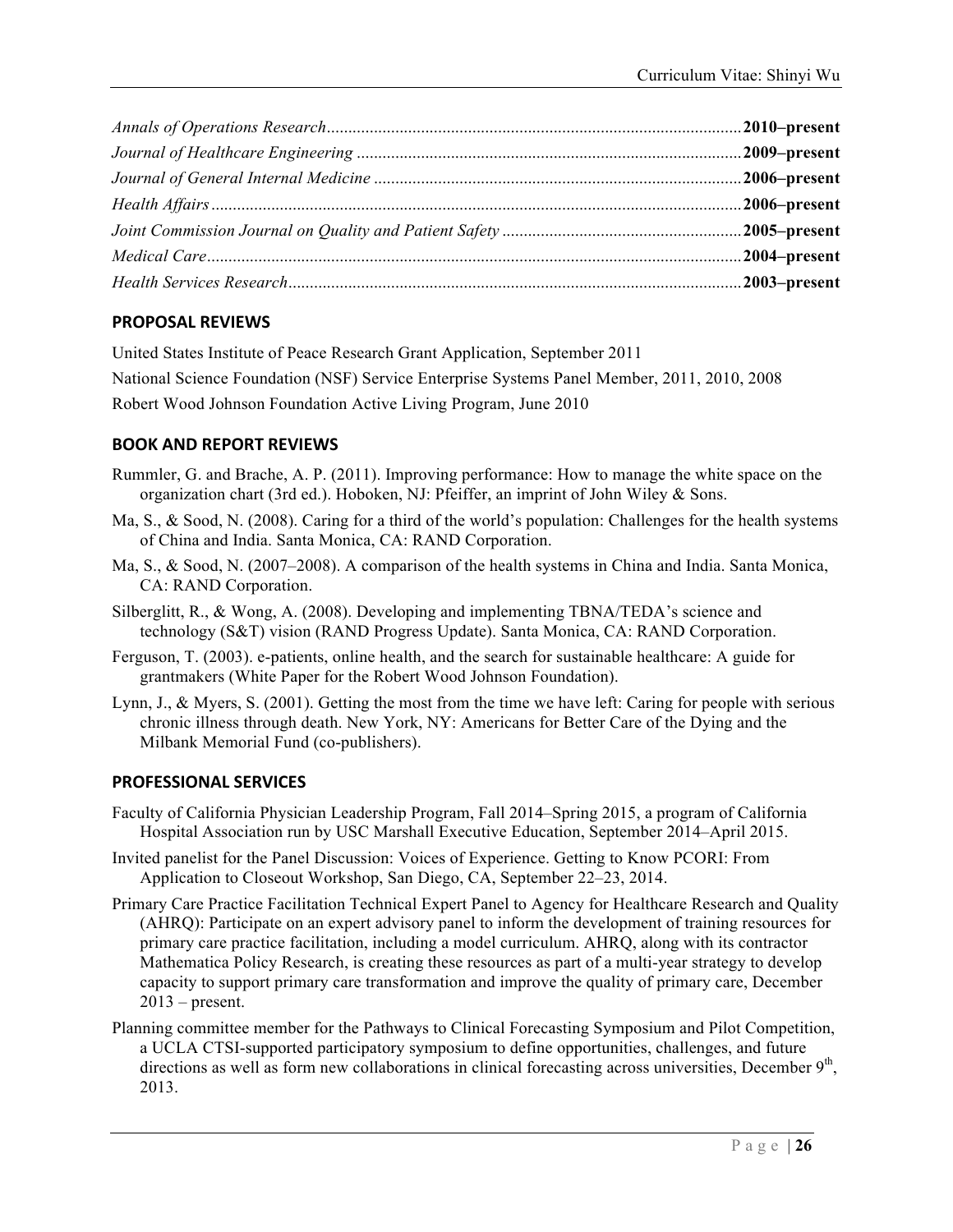- Technical consultant to Department of Veterans Affairs Greater Los Angeles Healthcare System (VAGLAHS) Center of Excellence (COE) and Center for the Study of Healthcare Innovation, Implementation & Policy (CSHIIP): Provide chronic illness research training for clinicians and investigators at VAGLAHS, provide Quality Improvement and Systems Engineering method seminar series, and consultation for health services research and/or quality and process improvement projects and proposals for the VA Health Services Research and Development Service COE and Center of Innovation at VAGLAHS, September 2013–present.
- Technical consultant to Department of Veterans Affairs Network Contracting Office 22: Review 10 Quality Enhancement Research Initiative (QUERI) proposals to determine areas where redesign and system strategies might enhance the effectiveness of proposed work. Provide limited consultation to QUERI project teams selected by Center for Implementation Practice and Research Support, September 2012–August 2013.
- Faculty for Veterans Health Administration Veterans Integrated Service Networks (VISN) 22 Veterans Assessment and Improvement Demonstration Laboratory (VAIL) Site Collaborative, September 19– 20, 2012.
- Commissioned as an expert by the Active Living Research National Program of the Robert Wood Johnson Foundation (RWJF) to analyze economic models for increasing participation and physical activity in after-school programs. The analysis is intended to help inform RWJF's work on increasing physical activity levels and reversing childhood obesity. Funded as a contract with the University of California, San Diego, May–November 2012.
- Technical consultant to Dr. Jesse Crosson in his National Institutes of Health–funded project "Redesigning Diabetes Work Processes for Population-based Primary Care" (1R18DK091810-01A1), Mathematica Policy Research, Princeton, NJ, 2012–2015.
- Technical consultant to the World Bank to organize and teach a workshop on *Chronic Non Communicable Diseases: An Introductory Public Health Perspective*, Washington, DC, June 14–15, 2010.
- Consultant to Dr. Deborah Cohen in her National Institutes for Health–funded project *Cardiovascular Disease Care and EMR Use in Community-based Primary Care Practice*, University of Medicine and Dentistry of New Jersey, Somerset, NJ, 2009–2011.
- Workshop participant at the AHRQ and the NSF "Industrial and Systems Engineering and Healthcare: Critical Areas of Research" Workshop in Washington, DC on September  $21<sup>st</sup>$  and  $22<sup>nd</sup>$ , 2009.

### **INSTITUTIONAL SERVICES**

#### **University Services, University of Southern California**

Member, Big Data and Human Behavior Speaker Series (May 2015–present)

Advisory Board Member, USC mHealth Collaboratory (May 2014–present)

Advisory Board Member, Health Systems Improvement Collaborative (October 2012–May 2015)

Committee Member, Quality Committee of the Hospital Governing Boards of USC University Hospital and USC Norris Cancer Hospital (April 2011–present)

### **School of Social Work, University of Southern California**

Committee Member, Teaching Evaluation Committee (May 2015–present)

Committee Member, Faculty Council (August 2014–present)

Center Faculty, USC Hartford Center of Excellence in Geriatric Social Work (May 2015–present)

Committee Member, Curriculum Revision Committee (June 2014–August 2014)